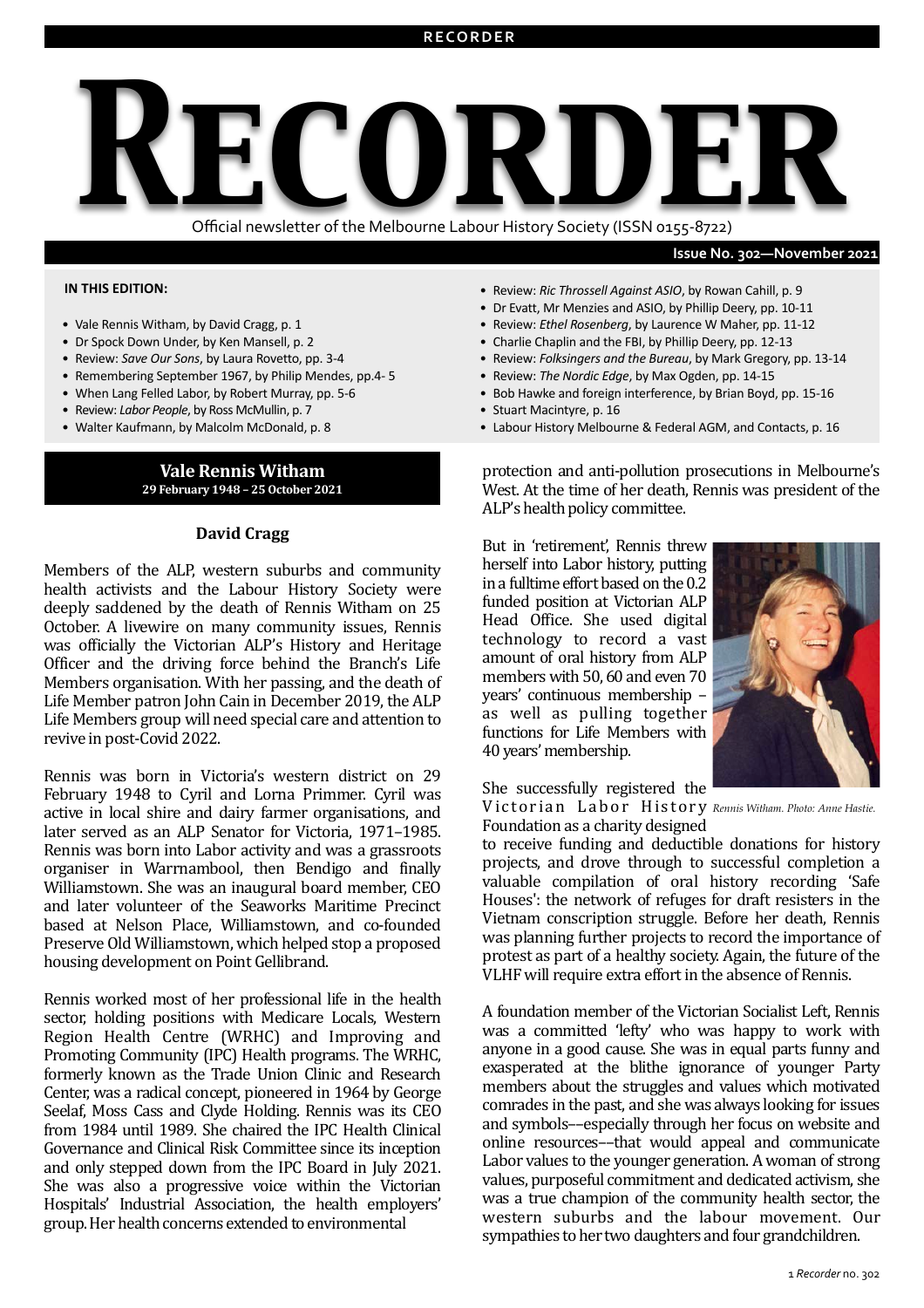## **Dr Spock Down Under**

#### **Ken Mansell**

Covid-19 restrictions prevented planned commemorations of the two 1970 Vietnam Moratoriums, and of the fiftieth anniversary of the third Moratorium this year. The 1971 event culminated on 30 June after lead-up events in April and May. It was highlighted by the visit of American paediatrician Dr Benjamin Spock, already famous as the author of *Baby and Child Care* (1946), an influential work that conservatives believed had propagated 'permissiveness' and conjured the 'sixties' protest generation. Spock's role as an anti-war activist enraged them all the more. In 1968, he and four others were convicted on charges (later overturned) of conspiracy to counsel and abet resistance to the draft. He also sponsored the War Tax Resistance project, was arrested (as one of the 'Boston Five') for signing the anti-war manifesto 'A Call to Resist Illegitimate Authority', and was a featured speaker at the 1969 Moratorium in Washington.



*Sam Goldbloom welcoming Dr Spock. Peter Mayoh/The Age.*

Spock, 68, arrived in Melbourne on 9 June 1971 and addressed large audiences at the Exhibition Building on 10 June and Moorabbin Town Hall on 13 June. On 14 June, Spock was driven to Geelong for a public meeting at Geelong West Town Hall. For fifty years my 'memory' had been that Clem Parkinson and I, booked as musical support, were Spock's chauffeurs. I have recently been disabused of this fantasy by an authority that assures me Sam Goldbloom would never have entrusted such a living treasure to two strolling minstrels. I do however have a reliable memory of sitting down to a coffee with Spock, a gentle and unassuming man, when the Moratorium party rendezvoused in Ryrie Street. At the Town Hall I took the microphone and sang unaccompanied the fine antiimperialist anthem 'The Freedom Come All Ye', the ancient Scots dialect of which is barely comprehensible (as soon became obvious). It went down like a lead balloon with the audience of 400. I was rescued by Clem, with his flat-pick and guitar, singing one of his songs:

Last night I had the weirdest dream I'd never dreamt before, I *dreamt our politicians all went off to fight the war/ It seems that* they'd decided it was time to join the ranks, to do their bit to help

save face for Nixon and the Yanks/ And as they marched down *Swanston Street the crowd just stood and gasped, 'I never thought I'd see the day' an old ex-digger rasped/ 'And have you heard the latest news' I heard a woman cry, 'They're bringing* home our conscripts, not another one need die.<sup>'</sup>

There was Snedden and McManus, even Santa-strewth-maria, with Peacock, Lynch and Andrew Jones all bringing up the rear/ And as they marched down Collins Street to sound of drum and *flute, His Eminence Archbishop Knox stepped forth to take* salute/ His hands began to tremble as he then with courage true, *threw down his crucifix and cried 'Hey boys, I'm coming too'/*  Left wheel', the sergeant shouted, McManus shook with fright, no *matter how he tried he kept veering to the right.* 

They marched down to Port Melbourne to embark at Station *Pier, where some wharfies, somewhat rudely, gave a rather loud Bronx cheer/ McManus got the jitters and he beat a quick retreat, he grabbed a wharfie's bicycle and peddled down the* street/ *'I've left behind my toothbrush', he mumbled as he fled,* then I awoke and found that I had tumbled out of bed!

Peter Edwards, the official historian of Australia's Vietnam War, has written (*A Nation at War*, 1997) that Dr Spock 'had little impact on the anti-war movement'. Even so, it was not for want of trying, as his hectic schedule demonstrates. After Melbourne and Geelong, Spock addressed audiences in Sydney, Brisbane, Adelaide, Perth, Canberra, and Townsville. In Sydney he spoke in the Domain, at Sydney University, and the Lower Sydney Town Hall. In Brisbane he appeared at the University of Queensland and Festival Hall. The highlight of his tour was 30 June, when the Moratorium culminated in nation-wide rallies. Spock addressed an Adelaide University campus 'teach-in' in the morning and the main Adelaide Moratorium rally in Victoria Square at 12.30, after which he boarded a helicopter and flew to Melbourne to address the main rally. Speaking to a crowd variously estimated at 50,000-100,000, Spock's message was that the U.S was still killing as many as ever in Vietnam. 

Various forms of civil disobedience characterised the demonstrations held around the nation on 30 June 1971. In Melbourne's City Square, draft resisters Garry Cook, Tony Dalton, Paul Fox, and Michael Hamel-Green all addressed the rally – perhaps the first serious 'underground' action – and challenged the police to arrest them. In Sydney, George Street was blocked for nearly two hours by 20,000 people, many of them sitting down. 7500-8000 people staged a tenminute sit-down in Brisbane's Queen Street. In Adelaide, where the official trade union movement and the ALP Government had banned the Moratorium, marchers defiantly took over Rundle Street. 6000 marched in Perth. Moratorium publicity had adopted the slogan 'Stop Work to Stop the War'. There were work stoppages, though perhaps not as many as organisers had hoped for. In Melbourne all maritime workers stopped for the day, along with twenty metals shops, several meat works, and eight city building jobs. In Sydney maritime unions closed the port and significant work stoppages occurred in other industries.

Doctor Spock left for New York on 2 July. He stood as Peoples' Party candidate for the U.S Presidency in 1972, and continued thereafter to champion progressive causes. Spock died, aged 94, in March 1998. R.I.P.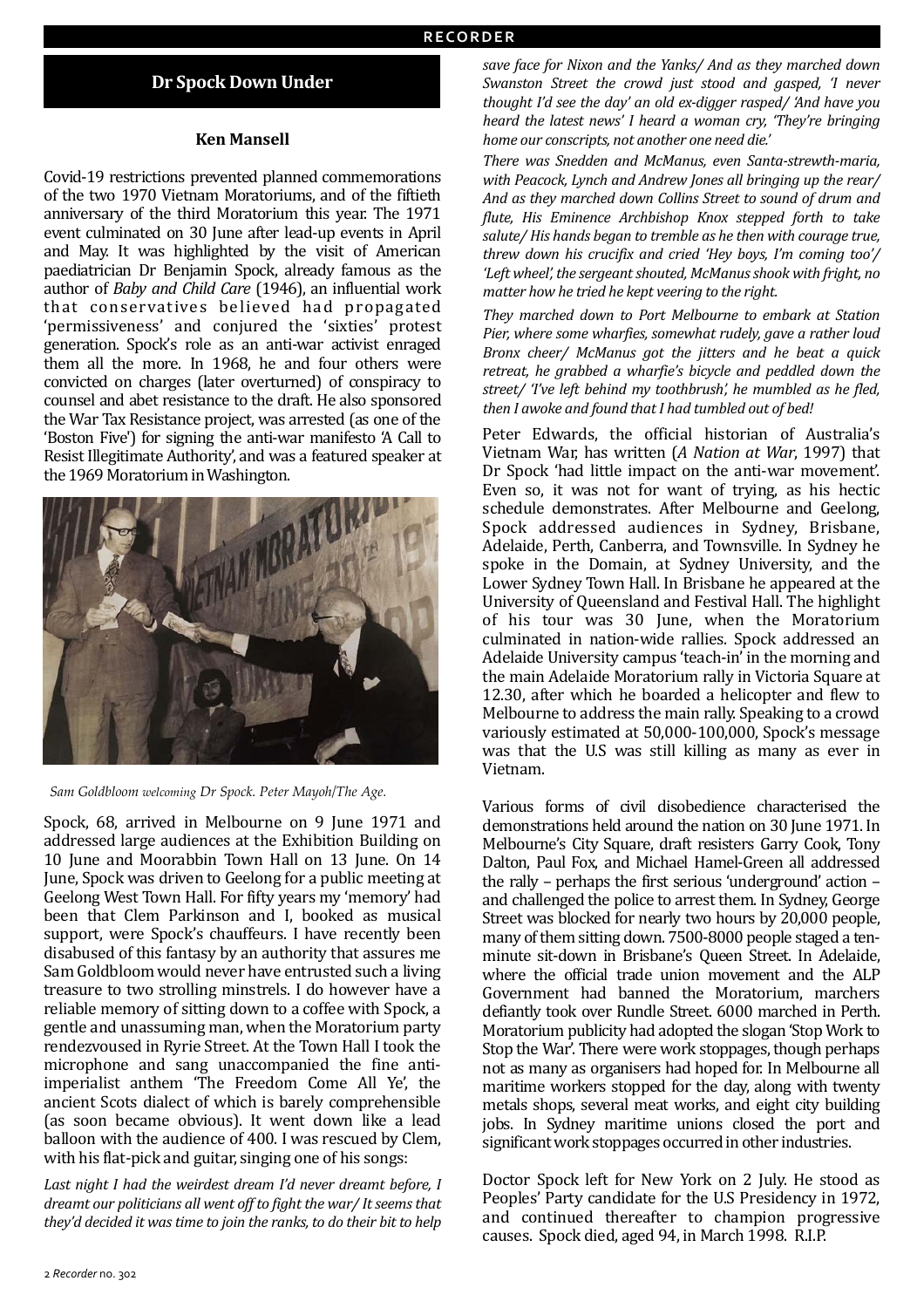# *Save Our Sons*

#### **Laura Rovetto**

Book Review: Carolyn Collins, Save Our Sons: Women *Dissent and Conscription During the Vietnam War*  (Melbourne: Monash University Publishing, 2021). pp. xi+338. \$34.95 paper.



Carolyn Collins offers the first national history of the Australian Save Our Sons  $(SOS)$  protest against conscription during the Vietnam War. Initially formed by a group of women in Sydney May 1965, it grew into a nationwide campaign with branches in each state. What began as a lawful and respectable movement evolved into a campaign that involved civil disobedience, militant tactics and even

imprisonment for some of its members, most notably the Fairlea Five. Although the SOS was one of numerous groups which emerged in response to the National Service scheme 1964-1972, Collins argues that the SOS movement represents a continuity with a tradition of female activism in Australia.

Collins' history of the SOS campaign is written from a distance. The book does not assume prior knowledge and the author is not a former activist participant. The motivation for the research was, in part, a shared sense of injustice that SOS members felt in response to the National Service scheme. As a mother Collins felt a similar disquiet that young men of the era, too young to vote, were selected through a lottery system based on their birthdates to fight in a foreign war. Collins was intrigued to learn more about the women who boldly entered a politically complex arena, more often for the first time, to challenge the morality of conscription. For many of its membership it was a baptism by fire. In the context of 1960s Cold War logic, consecutive conservative governments enjoyed popular support for its policy on the Vietnam War. The war's detractors were often derided by the authorities and sections of the community as traitors or their unwitting fellow travellers. Thus, involvement in the SOS came at a personal cost. ASIO intelligence was gathered on some of its members who were regarded, more broadly, as doubly deviant for betraying gender role expectations.

Collins draws on a wide range of sources: official SOS records, reports from the police, intelligence and newspapers, personal correspondence and oral histories. The variety of sources reflects, to some degree, the inherent challenges of researching spontaneous grassroot movements, particularly long after the event. Record-keeping was not commonly prioritised, nor did

its leadership imagine the protest would culminate in an eight-year long campaign.

The author begins by tracing the origins of the nationwide movement and then follows the development and actions of the Melbourne and Sydney groups more closely where its activities were relatively well documented, led by women and enjoyed the strongest support. Although the SOS groups were autonomous, they all adopted the original aim to repeal the National Service Act. At one point at least, the Sydney group had hoped that a truly national movement would emerge, but this never came to fruition given the logistical challenges of such a proposal. Collins' history of the SOS outlines the individual involvement of the participants, the nuanced attitudes driving the campaign, the evolving character of its activism, the different structures of the groups and the somewhat diverse nature of its membership.

The advocacy of maternal rights as the underlying premise of the campaign and the image of the respectable, middle-class housewife were politically powerful tactics adopted, to some extent, deliberately by the SOS. It proved difficult to dismiss the plight of lawabiding women who feared losing their sons and loved ones. Moreover, the SOS image helped to broaden the appeal of the anti-Vietnam War movement, particularly for women, and made public dissent more acceptable. These strategies were well known to the established, activist movement which guided and supported the SOS campaign.

Collins delves beneath the middle-class veneer to reveal a far more diverse membership. SOS was comprised of members across the socioeconomic spectrum and with different experiences. Most were not tertiary educated or employed in paid positions, some were not mothers, or mothers of sons eligible for conscription. It was not exclusively a women's-only movement; however, there was little cultural diversity in the groups. Most of its members were women either born in Australia or with Anglo-Saxon heritage. Some were 'neophytes', while others brought with them a matured political outlook. These different experiences shaped their particular attitudes. Some were only opposed to overseas conscription, but not national service per se. Some opposed all wars, others only the Vietnam War, while among them were members who supported Australia's enemy in the war. According to Collins, the SOS encompassed a wide range of political dispositions which also included pro-Vietnam sympathies and antiimperialist attitudes.

Contrary to the image of apolitical women, veteran activists - whether from the established peace movement, socialists, or the ALP - either directly or indirectly supported the campaign. Some of the more conspicuous, such as a founding member of the Victorian group and CPA member, Dorothy Gibson, preferred to keep at arm's length, lest she 'taint' the new group with communist association. The seasoned activists' political savvy, experience and established networks with the unions, politics and the media were invaluable to the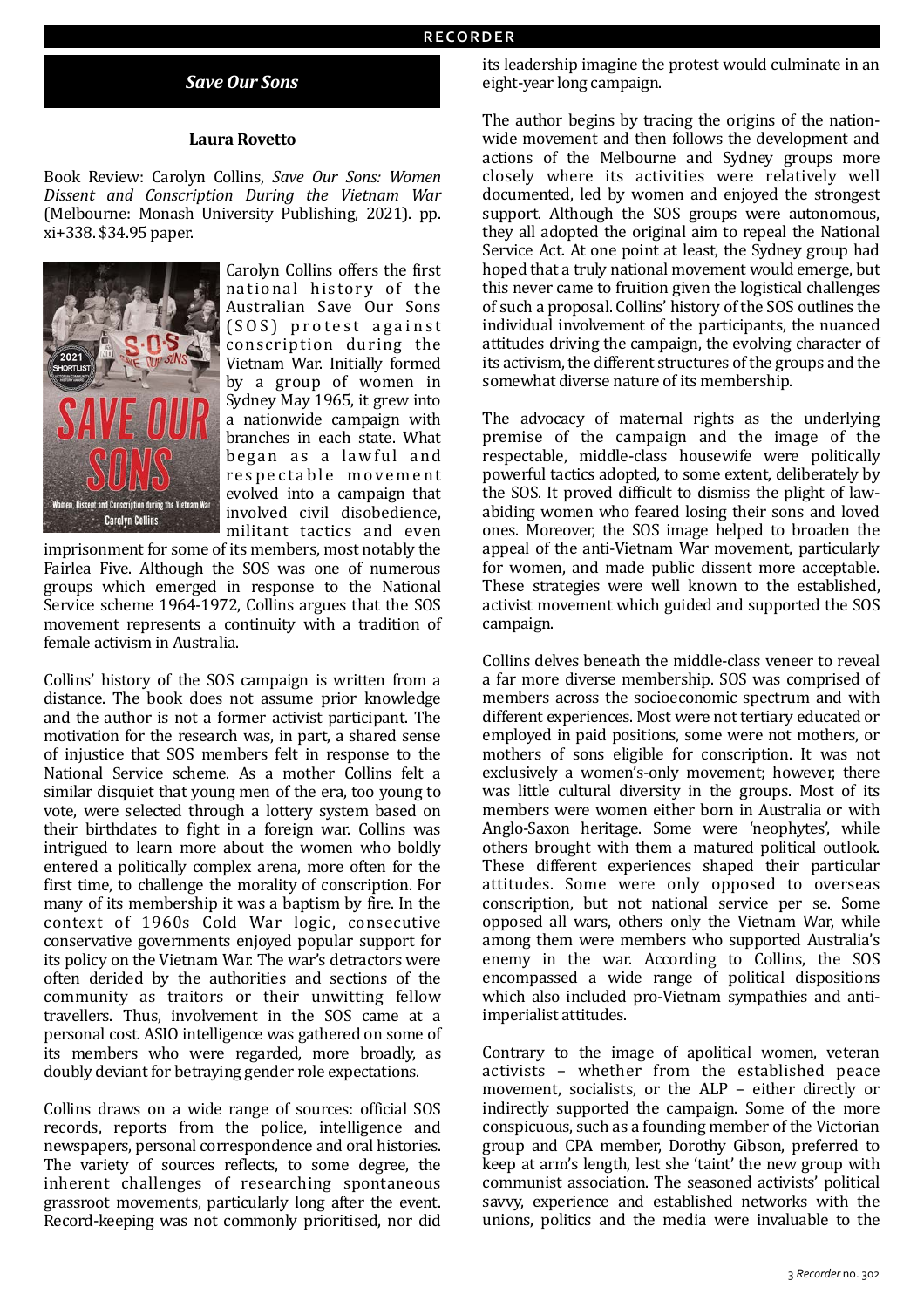SOS, which generally accepted their help and guidance. For instance, the initial tactics of the SOS, such as silent vigils, were reflective of its connection with the established, communist-led peace movement.

Individual SOS groups were shaped as much by the personalities of its leaders as by the age, background and experience of its supporters. In Sydney, where the presence of the Union of Australian Women was strongest, the SOS group was more structured, with a constitution, elections and annual general meetings. Conversely, the Melbourne group had a more organic character. But where it lacked the structure of its Svdnev counterpart, it found a strong and comparatively younger leader who was politically aware and had local connections to the 'well-heeled' and arts community, as well as to the well-resourced peace movement.

The book is not without fault. Given its emphasis on particular participants, the extent of the connection between the SOS and the established peace movement has been overlooked in some instances. For example, Nola Barber is referred to as a member of the ALP, but she was also a veteran peace activist and committee member of the Campaign for International Cooperation and Disarmament (CICD). Similarly, Irene Miller is described as a self-proclaimed 'average housewife', but she too was also a long-time supporter of the CICD and its predecessor, the Australian Peace Council. However, these are minor distractions in an otherwise engaging, accessible and thoughtfully researched history.

The foremost strengths of the book are its wide-ranging history of a grass-roots protest movement at an operational level and at the level of the individual participants. It makes visible the contributions made by SOS women to the broader movement that have been largely overlooked. The SOS groups provided a safe and accessible vehicle for women's civic engagement at a time when activism was dominated by men. Crucially, Collins' history restores the place of the SOS in the longer tradition of women's activism in Australia during the 20th century.

# **Remembering September 1967: Australian Jewish conservatives and socialists clash over the Vietnam War**

## **Philip Mendes**

In September 1967, the Jewish community leader (and political conservative) Isi Leibler published an extraordinary letter in *The Australian* attacking three young Jewish anti-Vietnam War campaigners who had raised money for the National Liberation Front (NLF) of South Vietnam known as the Viet Cong (Leibler 1967).

Leibler, who mentioned that he had just returned from a three week visit to Israel, argued that the Palestine Liberation Organisation and the Viet Cong were politically aligned, and that the North Vietnamese Communist government favoured the disappearance of Israel.

Consequently, he accused 20 year old Doug Kirsner (wrongly spelt as Kirschner), 20 year old Bernie Grinberg (wrongly spelt as Greenberg) and 18 year old Albert Langer of 'possessing some kind of a death wish' for supporting the Viet Cong. Kirsner and Grinberg, who were the leaders of the Melbourne University Labour Club, had raised funds only for medical non-military aid, whilst Langer and his Labor Club colleagues at Monash University had raised funds for unlimited purposes.

It is unclear whether it was Leibler or the newspaper's sub-editor who were responsible for the misspelling of names. Regardless, Richard Dixon, the then National President of the Communist Party of Australia who was engaged in a public brawl with Leibler over the extent of official anti-Semitism in the Soviet Union, provocatively accused the Jewish leader of deliberately 'using the methods of Nazi anti-Semites in restoring the anglicised names of Jewish people to their original form'. Ironically, there was in fact another prominent Jewish anti-war activist at this time called Vaughan Greenberg who may not have been known to Leibler (Mendes 1993).

Leibler also attacked Kirsner's father Gordon, who had come to Australia as a teenage refugee from Nazi Germany, for equating the CIB Special Branch detectives, who had unsuccessfully attempted to interview Kirsner regarding the Aid to the NLF campaign, with the Nazi Gestapo. Leibler asserted that there would be many 'Jewish and non-Jewish survivors of Nazi persecution in this country who can only be outraged at such distorted analogies'. He finished his letter by implicitly endorsing demands from conservative members of Parliament that those raising funds for the NLF be charged with treason (Leibler  $1967$ ).

Leibler's letter was notable for three reasons. Firstly, he was one of the very few Australian Jews who publicly supported the Vietnam War. The others were mostly assimilated conservative intellectuals such as academics Heinz Arndt and Frank Knopfelmacher and *Quadrant* publisher Richard Krygier who had little contact with the mainstream Iewish community. As Rutland's new (2021) biography of Leibler documents, he was a prominent member of conservative groups such as the Australian Association for Cultural Freedom and Peace with Freedom, and closely aligned with conservatives such as the National Civic Council's B.A. Santamaria, Bulletin editor Peter Coleman and Liberal Party MP William Wentworth , who all defended the war.

In contrast, there were hundreds of (and arguably even a few thousand) Jews active in anti-Vietnam War groups at universities in Victoria and NSW, via left-wing Jewish organisations, and in broader activist groups such as the Congress for International Cooperation and Disarmament which included many lews in its leadership (Mendes 1993). Leibler's missive was almost certainly intended as a message to his conservative allies that those radical Jews were not representative of the Jewish community as a whole. In a March 1990 interview (for my *New Left* book), he described most lewish radicals as 'clinical in their selfhatred'.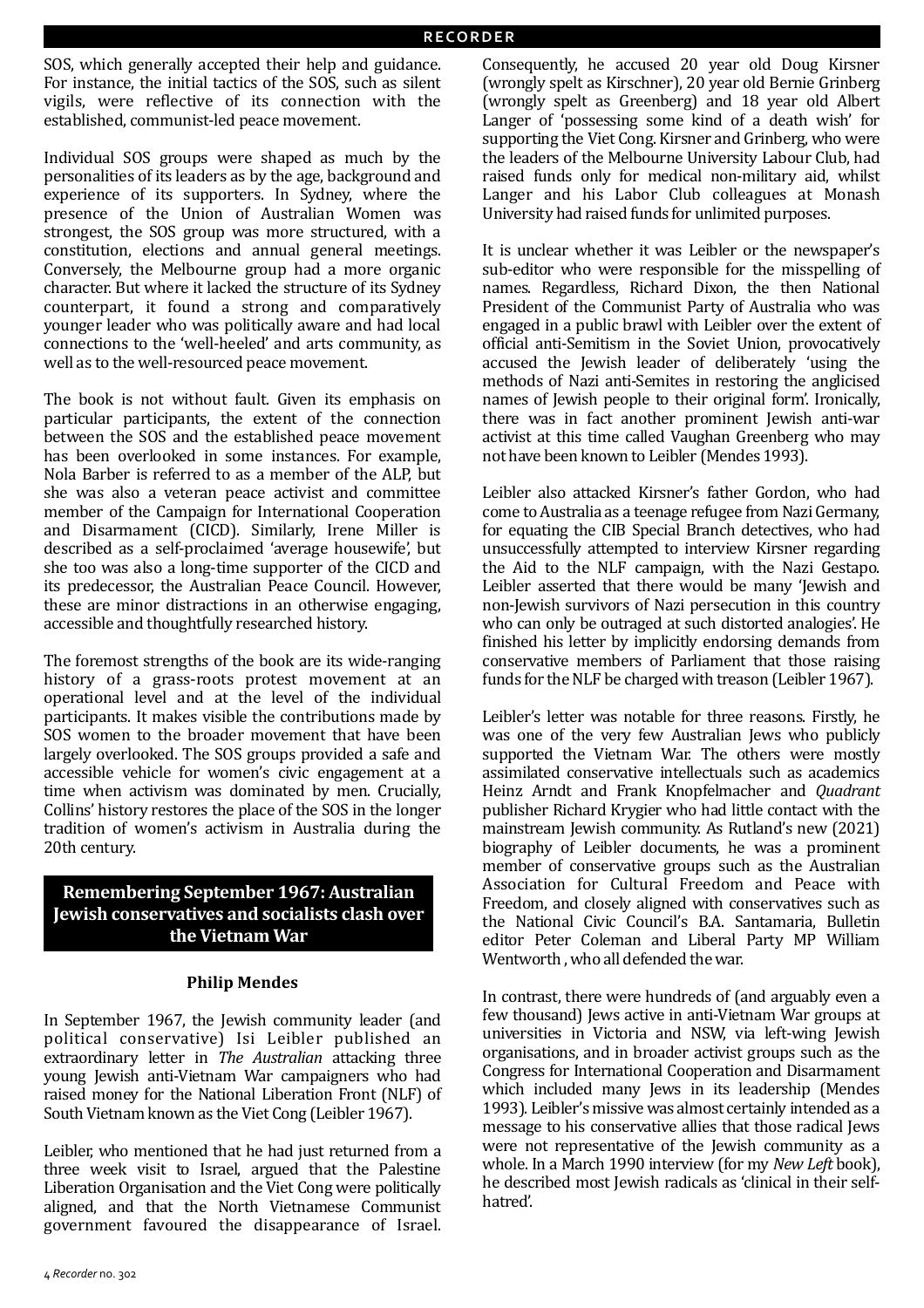Secondly, Leibler's letter seems on the surface to target the wrong audience. It was unlikely that Jewish progressives engaged in high profile anti-Vietnam activism would view the well-being of the State of Israel as a major political priority. Indeed, Kirsner defined himself at the time as a 'Socialist and Internationalist' with little or no Jewish identity. Although influenced by the pro-Israel sentiments of Sartre and Marcuse, he defended Israel's ongoing existence (Mendes 1993). Not so Langer who would shortly afterwards reveal himself as a committed anti-Zionist advocating Israel's destruction (1969). However, the real target of Leibler's warning about the Viet Cong's alignment with the PLO was almost certainly the broader mass of progressive young Jews who may have been attracted to the anti-Vietnam War movement. Ironically, at least one left-wing Jewish group claimed in contrast to Leibler that the North Vietnamese supported Israel's right to exist (Mittleberg and Wolf 1970).

Finally, Leibler's principal agenda was almost certainly to advance the political interests of the Israeli government. They were not pleased with the high profile engagement of American Jews including many mainstream religious organisations against the Vietnam War given the increasingly close political and military alliance between Israel and America. Indeed, Israeli government representatives were active in attempting to silence that criticism. They also seem to have suggested to Leibler that it would be beneficial for Israel if Australian Jews were not identified as public opponents of the war (Mendes 1993).

Postscript: For the record, I completed interviews with Leibler, Kirsner, Langer and Grinberg for my 1993 New Left book. After a long and eventful career as a Jewish community leader and advocate for the rights of Soviet Jews both within Australia and later in Israel, Leibler died at the age of 86 years in April 2021. Langer remains a political iconoclast (Wheatley 2021). Kirsner has reversed some of his views from that period, and in recent decades has been actively involved in Jewish community affairs. Grinberg did not continue involvement in politics post his student activism.

#### *References*

Richard Dixon, 'Letter to Isi Leibler', 5 October 1967.

Albert Langer, 'Israel this land is my land', *Lot's Wife*, 10 **Iune 1969.** 

Isi Leibler, 'Aiding the Viet Cong must be deemed to be treason', *The Australian*, 4 September 1967.

Philip Mendes, *The New Left, the Jews and the Vietnam War* 1965-72. (Melbourne: Lazare Press, Melbourne, 1993).

David Mittleberg and John Wolf, 'Palestine and Jewish National Liberation', *Lot's Wife*, 21 July 1970.

Suzanne D. Rutland, *Lone Voice: The Wars of Isi Leibler* (Melbourne: Hybrid Publishers, 2021).

Nadia Wheatley, 'Albert Langer' in Meredith Burgmann & Nadia Wheatley (eds.) *Radicals: Remembering the Sixties*. (Sydney: New South Press, 2021), 83-101.

# **When Lang Felled Labor**

#### **Robert Murray**

The Labor Party's most miserable election day is now passing from living memory. The date was ninety years ago, 19 December 1931. It was the depth of the Great Depression. Labor had triumphed to office just two years before, winning fourteen seats from its favourite enemy, Stanley Bruce, stately scion of the establishment who had been undermined by Billy Hughes, Labor's defected one-time leader. But the Depression was about to hit. Two years later the new government was ignominiously out and another former Labor stalwart, Joseph Lyons, was leading the new conservative government, helped by another of Labor's favourite enemies, the young Robert Menzies.

The Depression wrecked nearly every government in the world, not just that in Canberra. The greatest disaster was when, in economically ravaged Germany, Hitler's Nazis won office from the failing democratic parties. The Australian government under Prime Minister Jim Scullin tried hard and won some important reforms that have been generally appreciated ever since, such as introducing the legislation that established the ABC; the custom of an Australian rather than British governor-general; and a nationally-based Australia Day instead of states going their own way. Most of the time, however, it seemed that for the Scullin government anything that could go wrong did go wrong. Not only was it the Depression. The poisonous Willis-Bailey feud in NSW Labor infected the government and finally killed it. An alleged financial scandal in Queensland politics took Scullin's Deputy and Treasurer - and only good economic brain - Ted Theodore out of the action for four months and damaged his reputation.

The opposition still controlled the Senate, so while Labor was in office, with all the terrible responsibilities of the slump, it was not really in power. The many new Labor MPs were from borderline seats swinging precariously in the stormy wind; facing almost certain defeat if things continued to go wrong. 1930 was a terrible year for people everywhere, not just in Canberra. Unemployment slumped from less than 10 per cent in 1929, already a proven government wrecker, towards 30 per cent by 1931. (These figures are illustrative and not readily comparable with modern work force statistics.)

Even the few economists of the day, most of whom were young and not experienced, were divided about what to, as modern economists benefitting from hindsight still are. To 1930s conservatives and bank executives, interfering with the financial system, other than by cutting costs, was taboo. Weakening the currency was thought likely to cause ruinous inflation and a collapse in the exchange rate for Australian currency abroad.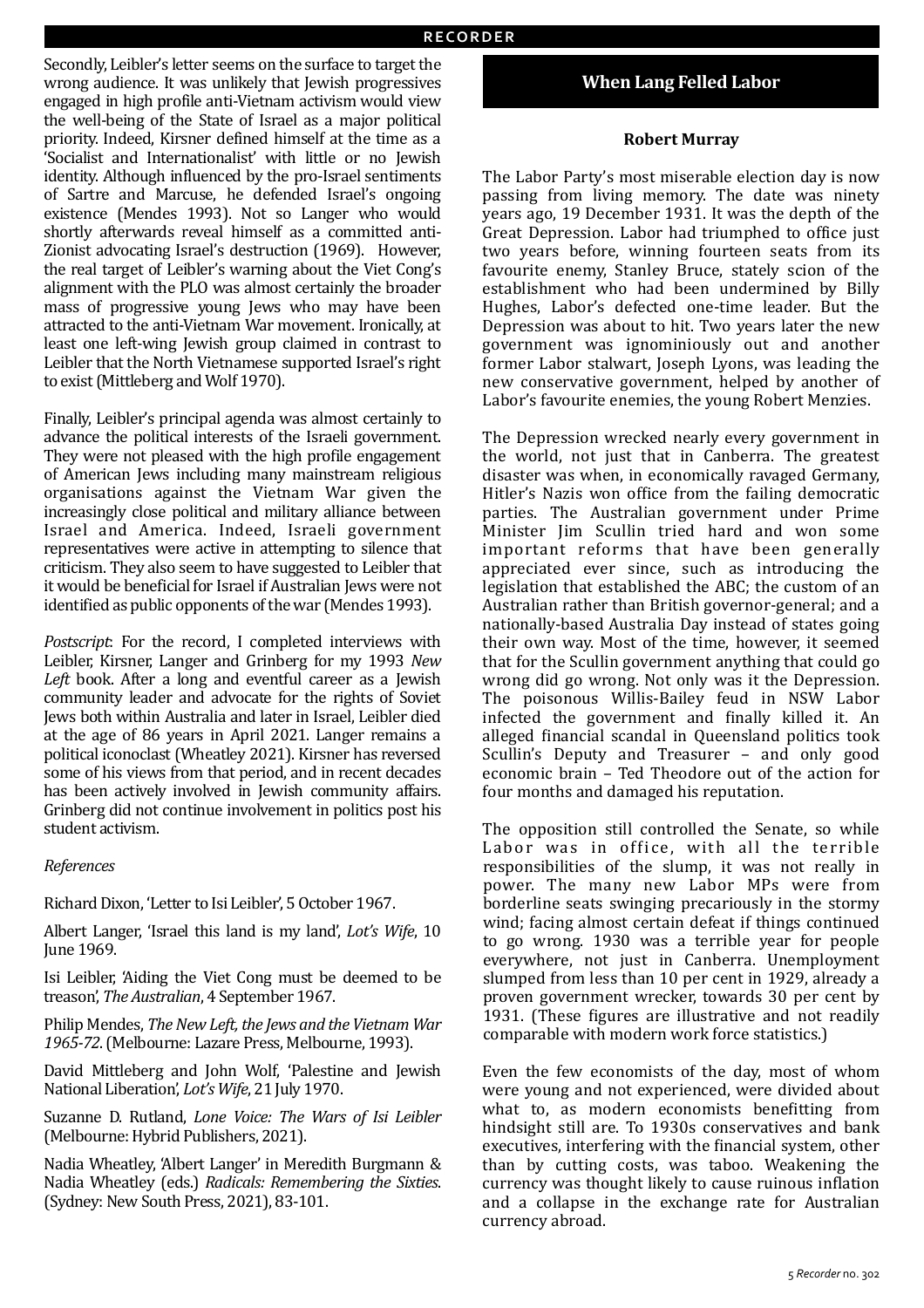Labor, however, called for 'release of credit', the idea being that the then government-owned Commonwealth Bank, which operated as a central bank, could release large sums for public works and restore economic activity. This vague idea crashed because the board that controlled the Bank would not move far without parliamentary approval, which the Senate would not give.

The despair and anguish of the time, in and beyond Canberra, produced many a dramatic event and character. There was memorably fierce and often colourfully insulting oratory, fanaticism, hatreds, conspiracy theories, and politicians changing tune as they struggled for a way out. For Labor the most immediately painful tasks were to cut wages and pensions, through both political and arbitration court action, made inevitable by the pressure to pay public bills and not default on debts.

To simplify greatly, the immediate cause of the Depression was when the Wall Street Crash (in the value of shares and lent money) began just as Scullin took office. It continued for two years, effectively destroying much of the world's money supply, much of which had been invested in the apparently booming American economy. The root cause was the way WWI had distorted the world economy. Australia's particular (but far from unique) problems were that the federal and state governments had already borrowed heavily overseas to prop up the flagging economy of the late 1920s. The price of wool and wheat, then accounting for most of Australia's exports, had fallen drastically and in 1931 the world wheat price was the lowest for 400 years.



*'Prime Minister James Scullin addressing a crowd from a back tray of a truck at Coogee, New South Wales, 14 December 1931'. NLA 6266680.*

For all these reasons Australia was seriously in debt to overseas banks and finance houses, mostly in London, the world's biggest finance centre. Scullin won approval for some helpful measures such as controlling gold exports and steeply increasing tariffs on imports (later criticised as excessive) but the Senate and Commonwealth Bank stopped some more ambitious proposals from Labor radicals.

One successful project was raising, with much patriotic barnstorming, a 'recovery' loan from the Australian public to fend off bills for overseas loans requiring renewal. The catch was that the salesman for the loan was Joseph Lyons, the acting Treasurer during Theodore's disgrace. Lyons was a ministerial star, former popular Premier of Tasmania, an experienced Treasurer in a conservative state who tended to the 'safe money' side. Lyons clashed often and bitterly with loud, angry caucus radicals, especially when acting Treasurer. Tumult in caucus became so rowdy that debates that were supposed to be confidential echoed in the corridors. He sensationally resigned from cabinet. Further controversies led him and five supporters to eventually leave the ALP and sit as a corner party.

Labor eventually came up with a moderate 'paper money' scheme for the 1931 budget, a fiduciary issue of a set amount and on specific terms, the money to be spent on public works and assistance to the stranded wheat industry. The Senate rejected it, though some bankers were said to be privately sympathetic. Economists disagree about the idea to this day. Scullin was not prepared to risk a double dissolution to defend it. The troubles added tension to the years-old feuding in NSW, which only worsened with attempted mediation. It led a group of NSW members to also leave the caucus and form another cross-bench party. Scullin then lost his reliable majority.

The aggressively authoritarian NSW Premier, Jack Lang, was the effective leader of this left group and there was speculation that he planned to become an economically radical 'strong man' prime minister. Some, not all outside the ALP, thought of Lang as an Australian Mussolini, the flamboyant Italian fascist dictator, though an admiring biographer thought him more an Abraham Lincoln figure.

A Melbourne group headed by Menzies, then a rising star in the conservative organisation, and the rising finance industry star Staniforth Ricketson, persuaded Lyons to merge his group with the Nationalists, as the Liberals were then called, and lead a new United Australia Party dedicated to stable government and finance.

The final blow, however, came from the left when the Lang Labor MPs crossed the floor on an unrelated lesser issue on 25 November 1931. The government fell. Scullin's health was seriously damaged; Theodore and other promising politicians lost seats; and Lyons was a conservative prime minister under the new name until he died suddenly in 1939, to be succeeded by Menzies.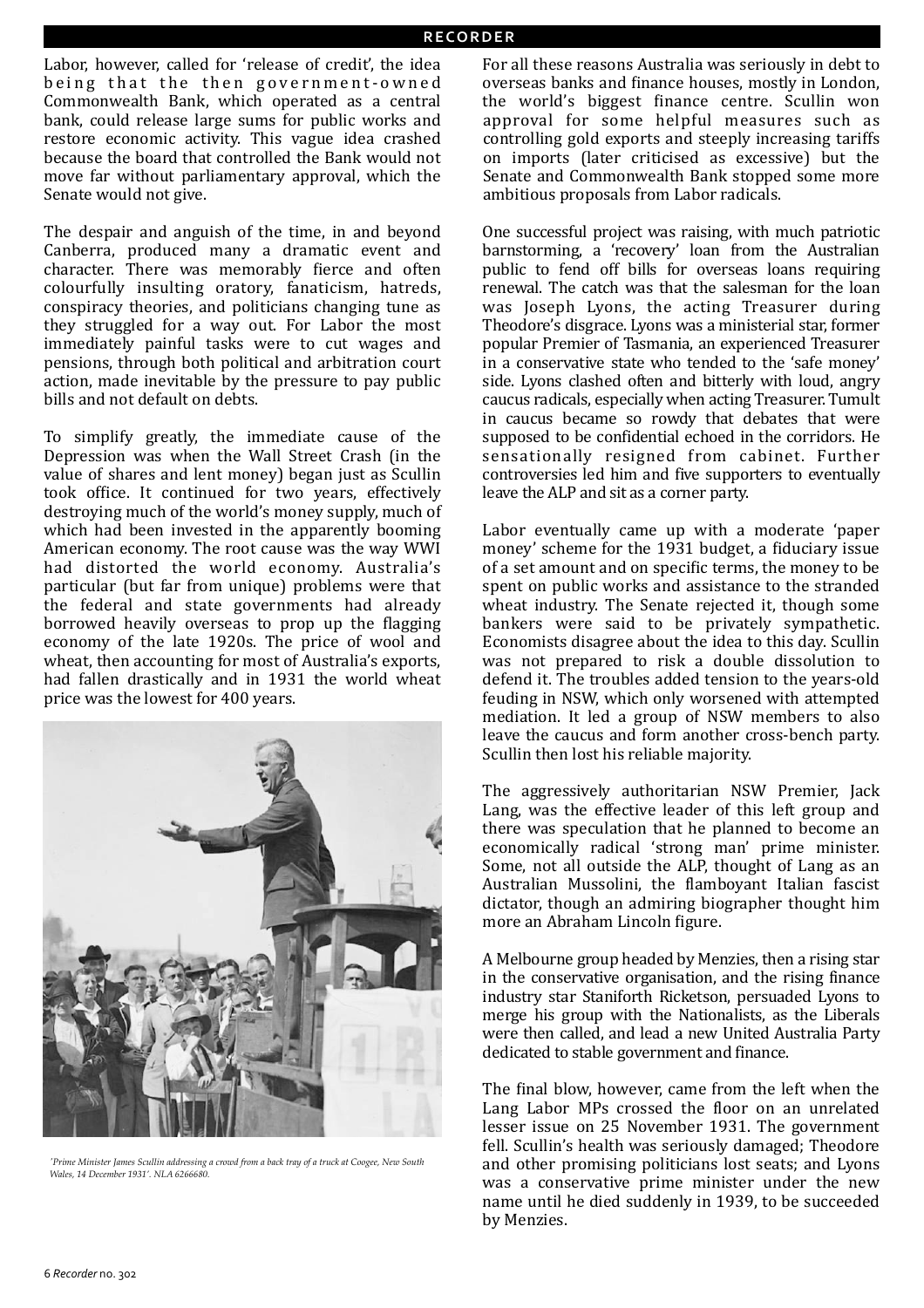## *Labor People*

#### **Ross McMullin**

*Book Review: Chris Bowen, Labor People: The Stories of Six True Believers* (Melbourne: Monash University Press, 2021). pp. +200. \$29.95 paper.

Chris Bowen's latest history book is a multi-biography of six Labor characters he considers under-recognised today. Four were federal ministers: Gregor McGregor, Frank Tudor, John Dedman and Ken Wriedt. Lilian Locke, a pioneering activist, became in 1905 the first female delegate at an ALP federal conference. Gertrude Melville (1884-1959), a Labor devotee throughout her adulthood, was prominent in Sydney municipal politics and the NSW Legislative Council. All are deserving inclusions.

Bowen tells their stories crisply with a consistent structure. For each he provides a brief initial summary of their significance, proceeds to his chronological bio helpfully signposted with sub-headings, and ends with a conclusion reinforcing why they deserve better recognition. He has kept the stories separate and doesn't go out of his way to connect his characters, but those he chose have enabled him to cover in a broad sweep much of Labor's first century. The later bios are longer: McGregor is the first and shortest while Locke, second, is half Dedman's length and much shorter than Melville, who's fifth.

McGregor, Labor's initial Senate leader, is a suitable opener. He was blind yet highly capable and widely esteemed. The Locke story is a gem, a superb model of the revelatory bio that an admirable project like this can illuminate. Bowen highlights her dedicated and effective activism together with her fond connection to a novelist nephew, whose *Careful He Might Hear You* became acclaimed as a film as well as a book.

Bowen praises Tudor for preventing Labor's possible destruction after he became leader in dire circumstances when Billy Hughes led a band of defectors out of caucus in 1916. According to George Pearce, Tudor admitted that conscription was appropriate but his electorate wouldn't wear it; Bowen swiftly dismisses this claim, though perhaps not altogether convincingly.

Dedman, an authentic Labor hero, was at the heart of much that was laudable about the Curtin and Chifley governments. Bowen capably outlines Dedman's influential contributions in a compelling bio that's understandably the book's longest. During Melville's decades of activism in NSW she was, Bowen concludes, 'consistently on the right side of history': against conscription in WWI, against the 'corrupt' 1920s state executive, for federal Labor against the Langites, and against the Groupers/DLP. Her exposure of police brutality after her son almost died in custody is arresting.

To Bowen, Wriedt exemplifies a Labor history truism. 'Every successful reforming government needs' a balance

of big dreamers and down-to-earth providers of 'pragmatic ballast' like Wriedt. He was the Whitlam government's Senate leader who was notoriously not notified of the Dismissal and made crucial parliamentary decisions in ignorance. Debate about alternative scenarios has ensued ever since. Might events have unfolded differently if he had known? Not really, felt Wriedt (whose fury about being uninformed endured), though Bowen has a different view. Wriedt fell out with Whitlam, disliked Hawke and 'reviled' Fraser's government, but regarded no-one with greater contempt than Robin Gray, who was 'the worst, lowest political animal', an 'arrogant' and 'devious' liar.

The intrinsic interest of each story is heightened by Bowen's keenness to emphasise that a situation he's describing was rare or inconceivable today. Examples include a federal leader being challenged for preselection (Tudor); federal conference in effect inviting someone to enter parliament (TJ Ryan); unprecedented government organisation of industry (Dedman); cabinet disunity aired by ministers publishing opposing policy pamphlets (Dedman and Eddie Ward); a fierce public dispute between Labor's leader in the House of Representatives and his Senate equivalent (Whitlam and Wriedt); a federal leader surviving a vote of censure from caucus (Whitlam); and a transfer from federal politics to state parliament involving an immediate ascent to party leader (Wriedt).

There's a welcome index and also a list of endnotes, but they aren't comprehensive. Many direct quotes have no identifying endnote. After reading an interesting quote from Pearce I wondered where he wrote or said it, but was unenlightened. On page 55 Hughes is said to have succeeded Watson as leader (should be Fisher). A football official is referred to as secretary of the 'Geelong ALF Club' in 1949 well before the AFL came into existence. A governor-general and a leading historian are both incorrectly named twice. My book *The Light on the Hill* states that 'public relations techniques were a closed book to him' (Dedman), but this has been reproduced as the purportedly direct quote 'public relations were a closed door to him'; we're all human, but another quotation from a different book has been transcribed inaccurately and attributed to authors who didn't write it.

Few readers, of course, will notice or care about such trifles. But some might be intrigued by the absence of photos either on the cover or inside, a dearth all the more surprising when the aim of this admirable enterprise is to retrieve under-recognised identities from obscurity. Images of Bowen's characters would have sharpened his readers' sense of them (and provided visual corroboration of the author's reference to Wriedt's 'good looks').

At the launch Bowen said he was considering inclusions for a possible second volume. It will be interesting to see who gets a guernsey if this eventuates. Labour history enthusiasts will be hoping it does, as the retrieval of these individuals so little-known today is an extremely worthwhile exercise that Chris Bowen has tackled very impressively.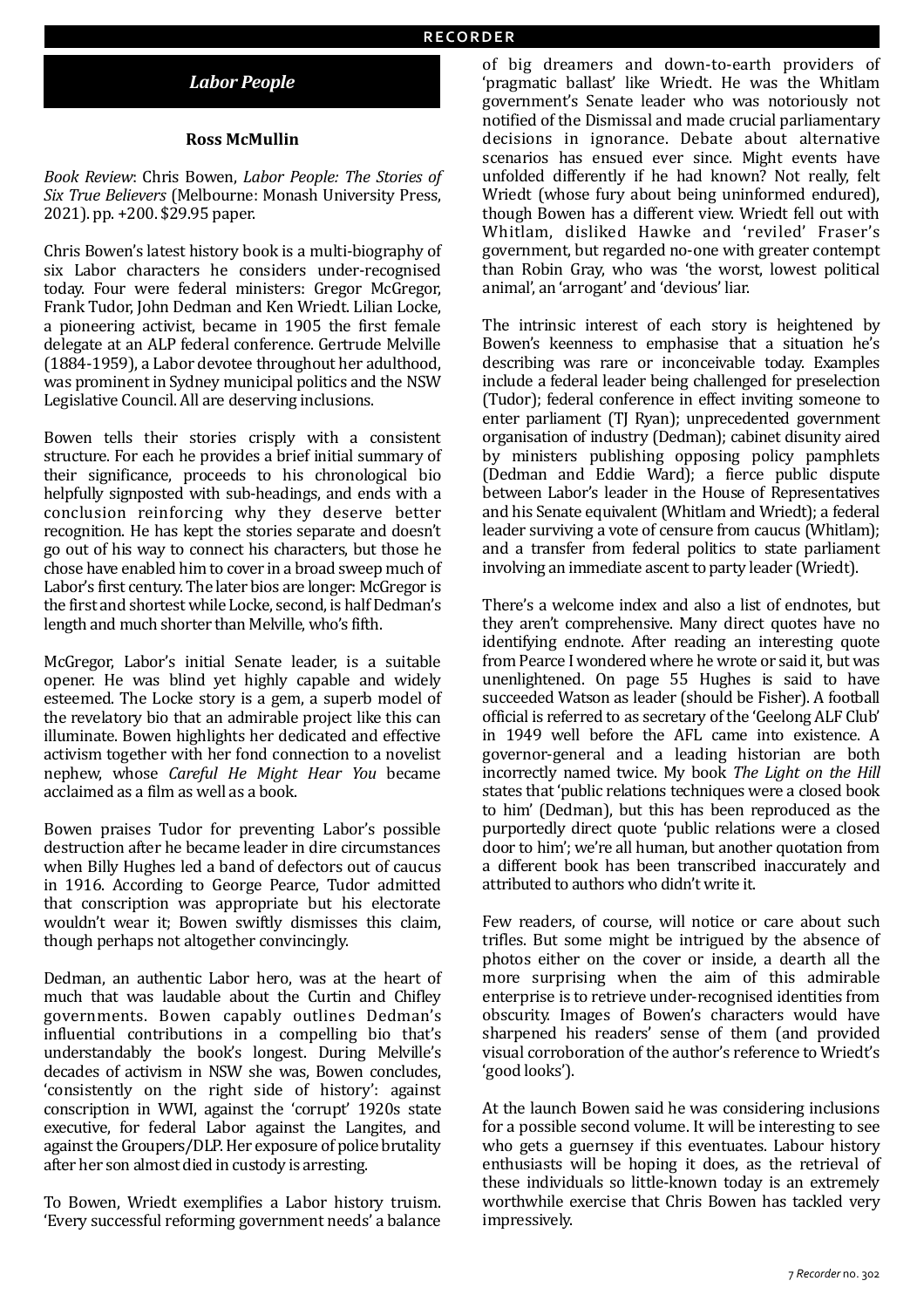## **Walter Kaufmannn**

#### **Malcolm McDonald**

My attention was recently drawn to a review by historian Klaus Neumann of the biography of Frederick Rose who was an anthropologist, Australian public servant and Australian communist. The book, Red *Professor: the Cold War Life of Fred Rose*, details Rose leaving Australia for East Germany where he became a Stasi spy, informing even on members of his own family. Rose is compared with less favour than several other settlers in East Germany from Australia.

One was Walter Kaufmann who was someone with whom I had some acquaintance and knowledge. As a young German Jewish boy living in England, he was rounded up as an alien, and in 1940 was sent to Australia on the infamous prison ship Dunera. He eventually became a member of the Communist Party of Australia and a writer. His book, *Voices in the Storm*, dealt with the rise of fascism in Germany and opposition to it. Before getting to know Walter Kaufmann, I remember seeing him from a distance at the communist Eureka Youth League (EYL) Camp in Yarra Junction, Victoria. My first meeting with him was when I boarded the Italian liner *SS Neptunia* in 1955 at Port Melbourne on my way as a representative of the EYL to the 1955 Youth Festival in Warsaw.



*Australian Delegation to the 5th World Festival of Youth and students (Warsaw Poland 1955) at Station Pier, Port Melbourne. Back row (L-R) Walter Kaufmann (Vic) Bob Armstrong (NSW) Bill Whiley (NSW); Second row (L-R) Colleen Proctor (NSW) Audrey Petrie (NSW) Lil Diamond (VIC) Dick Diamond (Vic) Bobby Williams (NSW) Janet Henderson (Qld) Valerie Hunter (NSW) Noni Sharp (Vic) (not known) Arthur Halls (NSW); Front row (L-R) Wally Liddel (NSW) Malcolm McDonald (Vic) Paul Johnson (NSW) George Gordon (Vic).*

Walter was a representative of the Seamen's Union to the Festival. Our group numbered about 15 people and after a month at sea, the *SS Neptunia* finally arrived in Genoa, Italy, where we left the ship. During the month at sea I had got to know Walter very well. Walter spoke English fluently with a slight accent, he was friendly and not self opinionated. He readily joined in our group's attempts at learning the songs of Dick

Diamond's stage play *Reedy River*. Dick Diamond and his wife Lilian were also part of our group on board the ship. We learned that after spending time in an Australian internment camp, Walter had volunteered to join the Australian Army. He spoke very fondly about his service and the culture of the Australian Army.

Walter, with his wife back in Australia, was a handsome man and I suspected that he had more than just a friendly relationship with at least one particular lady passenger on the *SS Neptunia*. After a few days in Genoa we boarded a train for Warsaw with a two day stop in still war-damaged Vienna. We eventually arrived in Warsaw after crossing the Czechoslovak border into Poland. During the Festival, which was a big cultural and sporting event, I remember Walter took the initiative of telling one of our Polish interpreters – who was a journalist and who, for some reason, Walter didn't like - that Australia was an egalitarian country with an egalitarian army. (This seems to accord with Klaus Neumann's impression that Walter was never to completely assimilate into East German life partly because of his formative Australian experiences.)

Warsaw quickly saw Walter develop a relationship with a beautiful young Polish lady. She visited our accommodation in a school building just before we were to leave the city at the end of the Festival. Walter afterwards chose not to immediately return to Australia, and shortly after went to East Germany where he was to settle. He was quickly followed by his wife, left behind in Australia. The next time I met Walter was when he returned to Australia as a leader of the combined East and West German Olympic team for the 1956 Olympics in Melbourne. I remember having a few drinks with him in a Melbourne pub during which time I learnt that he had secured a position in East Germany as a writer, and enthusiastically described how East Germany spoiled its writers. He also, in a very Australian way, described me to a friend of his who came to the pub that I was an old mate of his. He referred to his wife as having a lot of courage, who knowing he had started a relationship with another woman, had followed him to Europe. He never explained how, or if, his conflicted domestic situation was resolved.

I was reminded of Walter when I read his newspaper comments at the time of the fall of the Berlin Wall in 1989, when along with his photo, the then older and bearded Walter Kaufmann was reported to have commented that 'a darkness had fallen over the land'. In a 2015 radio interview with Phillip Adams, while visiting Australia for a *Dunera* reunion, the then 91 year old Walter Kaufmann, told how he was able (following the reunification of  $Germanv$  to successfully reestablish himself as a writer.

Walter Kaufmann passed away at the age of 97 on 15 April 2021 in Berlin.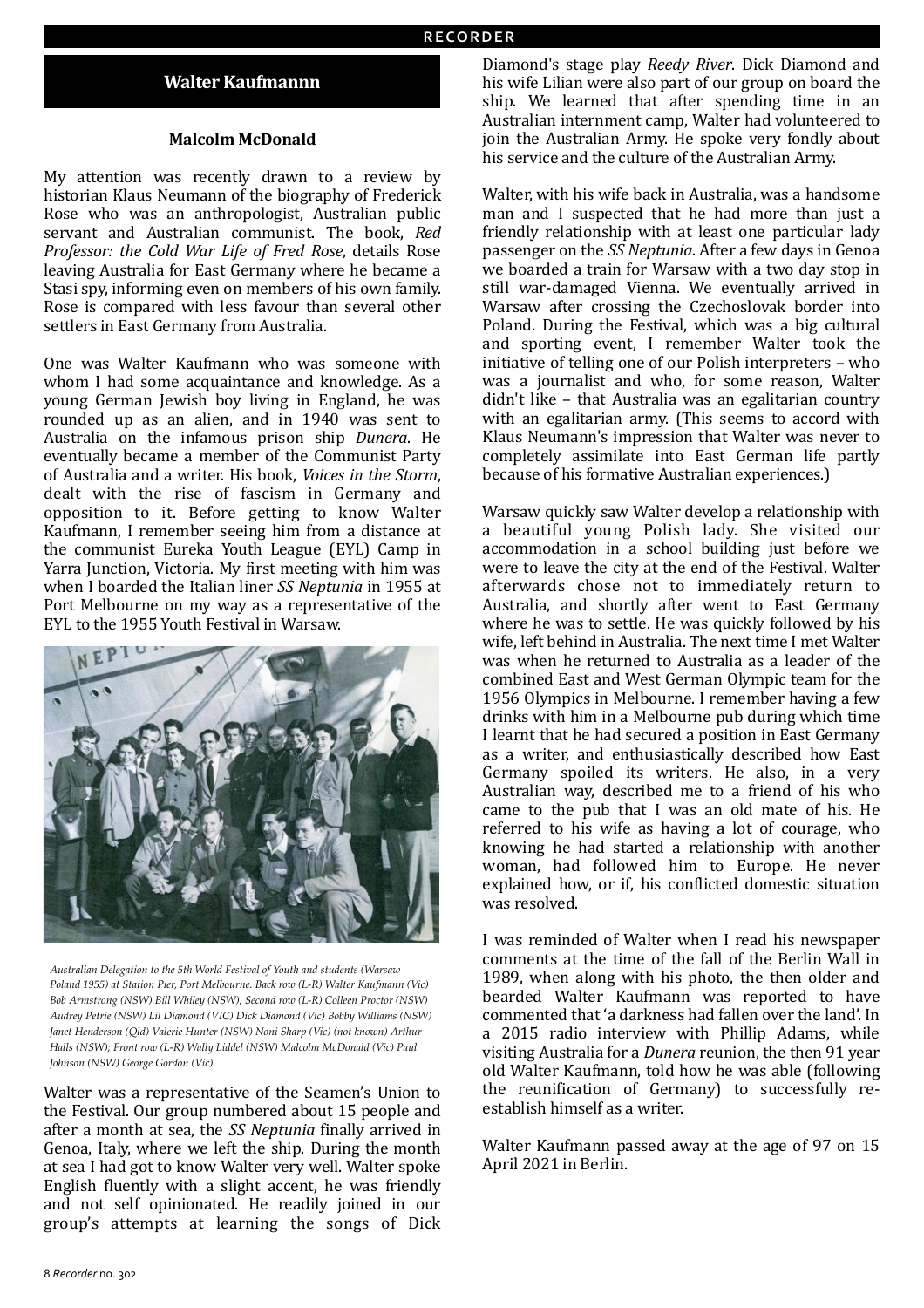# *Ric Throssell Against ASIO*

#### **Rowan Cahill**

Book Review: Karen Throssell, *The Crime of Not Knowing Your Crime: Ric Throssell Against ASIO*  (Perth: Interventions, 2021). pp. +200. \$34.95 paper

In *The Crime of Not Knowing Your Crime: Ric Throssell* Against ASIO, Karen Throssell presents a personal account of her father's life, primarily as a member of the Australian diplomatic service, and the way his career was prevented from achieving the heights it should have due to unanswerable, unproven, malicious accusations

relating to his progressive politics, his loyalty to the Australian nation, and his trustworthiness, shadows originating during the early years of the Cold War, and stymying his thirty-year career as a diplomat.

The accusations were birthed in the US-based decryption of intelligence cables between the Soviet Union and its embassies in Western countries, including Australia, intercepted since 1943. Known as the Venona Project and comprising some 2900 cables, the robust code was cracked in 1948.

A slippery archive, it was declassified in 1995. Deciphered to various degrees, it contains

information that conclusively identified some Westerners who engaged in espionage activities on behalf of the Soviet Union, and material that could only be used in an imaginative way to circumstantially identify others.

Ric Throssell was one of the latter against whom a circumstantial case was built, resulting in him being subpoenaed to appear before the 1954-55 Royal Commission on Espionage in Australia. While the Commission's Report exonerated Throssell of any wrongdoing, the smear of being a Soviet spy continued to dog his career and life, resurfacing numerously after his death in mass media reporting and outlets not satisfied with the exoneration. As Karen Throssell explains, it was the longevity of the smear that spurred her to write this book, a creative journey of a decade as she sought a suitable format and form with which to tell the story.

The lengthy and cumbersome title of the book should be the giveaway that this book is a bit more than a simple and straightforward exposition of a case. And it is. For starters, author Throssell is a published poet, so the book blends prose and poetry in her elaboration of her case. Secondly, the book is not a straight forward text with chapter breaks. Rather, Throssell's poems and prose mix with photos, extracts from official documents, artwork, diary extracts, Ric Throssell's own words, and newspaper clippings.

Moreover, the layout and contents have been designed to mimic a security dossier released for public viewing.

Chapters are headed ITEM, the way dossier extracts are referenced in academic footnotes by scholars of spookdom; there is a lot of white space, redolent of redacted pages common in spook files in the public domain; Ric Throssell's words are set in blacked blocks imitating another common form of redaction, where officialdom has decided that only partial redaction is necessary.

This design concept enables the seamless inclusion of mixed media, again redolent of official spook files which are not straightforward narratives but collections of materials gathered by agents. And as in security dossiers, each turn of the page is a surprise, as there is no knowing what might come next. Conceptually, both the author and publisher have acted boldly and successfully, their design enhancing the text, and giving poet/author Throssell

> flexibilities she felt creatively at home with beyond the restrictions of a linear narrative exposition.

While the focus of the book is her father and the impact of the smear upon his life and career, Throssell delivers more than an exploration of Cold War politics. Her book is also a memoir about her father, and her mother Dorothy (they married in 1947), their loving relationship ending in 1999 when she died from a brain tumour. Ric followed immediately afterwards by his own hand 'because he knew he couldn't live without her'. This portrait of husband and wife standing together against the travails and legacies of

the Cold War is beautifully done.

As author and daughter, Karen Throssell is also an autobiographical presence in the book. The politics that victimised her father, shadowed the lives of her and her sibblings too. The book is also a portrait of a family, and present in the telling are Ric's mother Australian author Katharine Susannah Prichard, a significant literary figure, unapologetic leftist, and one of the founding members of the Communist Party of Australia in 1920; and Ric's father, Hugo Throssell, Gallipoli hero and VC winner, later an opponent of war and a socialist, suiciding in 1933. Years later, Ric sold off the VC to bankroll anti-war activities. And the book is also a daughter's powerful statement of claim for her father to have a place in Australian cultural history: his diplomatic career aside, he was also variously an actor, playwright, director, film maker, non-fiction author and novelist.

The book wraps up with a contextual essay by distinguished Cold War and espionage scholar Phillip Deery, immensely useful for those who come to the book without background knowledge about the Cold War in Australia, or intimacy with the wilderness of mirrors that is the world of spooks. Throssell has produced a very political book, but it is also an act of love as she pursues the unremitting shadows that dogged the lives of her family. This pursuit in the hands of a poet, has produced a very moving work.



Soviet spies had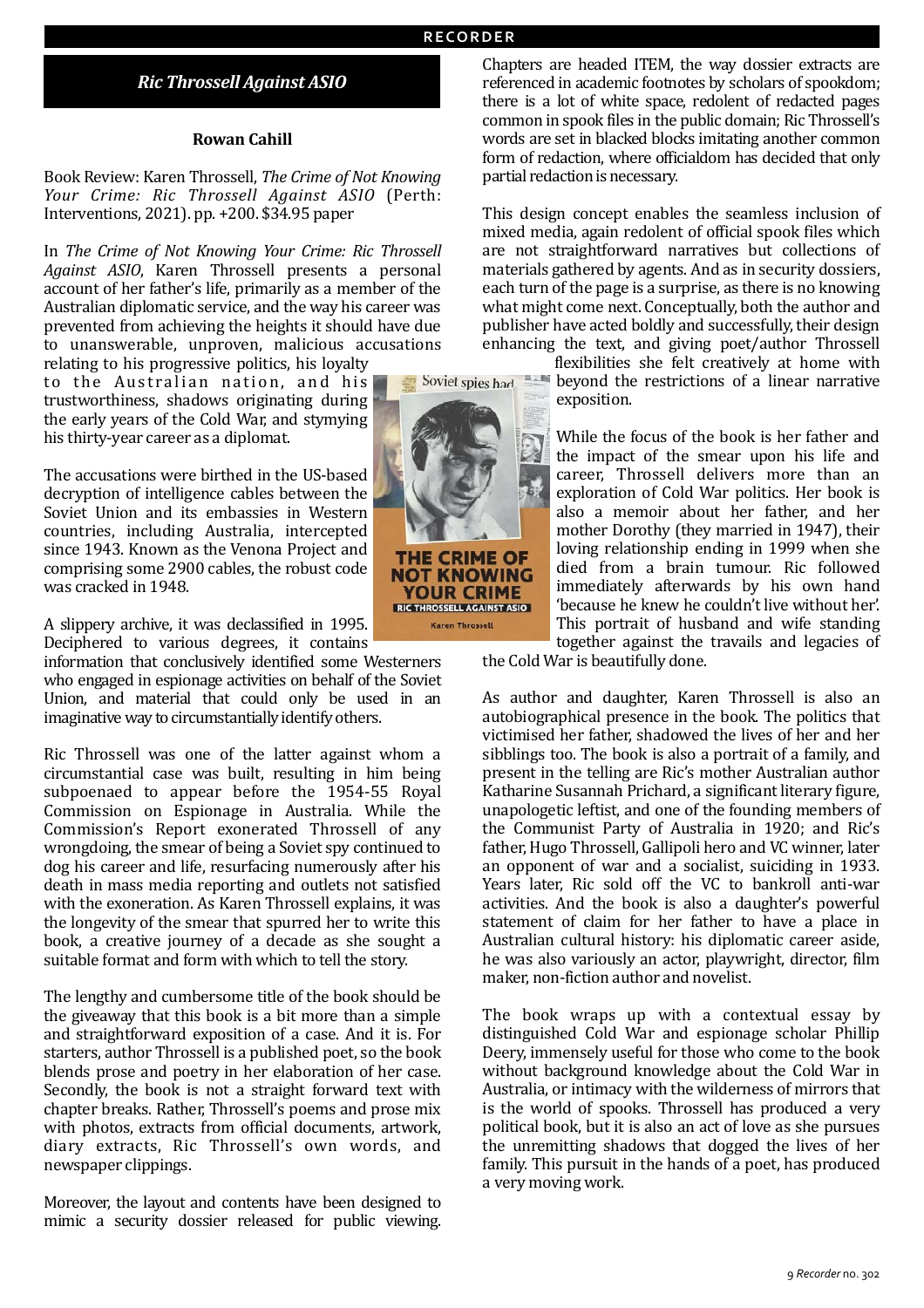## Dr Evatt, Mr Menzies and ASIO

#### **Phillip Deery**

Ten years ago, the National Archives of the UK released thousands of pages contained in thirty-six MI5 files on the Petrov case. One file, concerned with 1954, the year of the Petrovs' defections, caught the attention of the *Australian* newspaper. Under the by-line, 'Spy Chief Told to Boycott Evatt as PM', journalist Peter Wilson reported that Prime Minister Menzies considered that the Petrovs' revelations 'cast such a shadow' over Dr HV Evatt's judgement that (in Menzies's words) 'everything must be done in the national as distinct from political party interest to prevent Evatt becoming prime minister'. The federal election was scheduled for 29 May 1954.

Aside from Menzies' disingenuousness in framing a partisan desire as a national interest concern, the response of the Director-General of ASIO, Brigadier Charles Spry, was more disturbing. Derek Hamblen, the all-important MI5 Security Liaison Officer (SLO) based in ASIO's Melbourne headquarters since 1951, telegrammed MI5 in London: 'Spry strongly supports PM. Until now Spry has been very restrained about prospects of working for Evatt. He states now that in the event of Evatt becoming PM, UK government should seriously consider withholding secrets'. Both Robert Manne, the author of *The Petrov Affair: Politics* and *Espionage*, and David McKnight, the author of *Australia Spies and their Secrets*, were asked to comment and both expressed, respectively, astonishment and indignation. On the other hand, Des Ball, the co-author of *Breaking the Codes: Australia's KGB Network, 1944-1950*, believed mistrust of Evatt was justified since he was a 'serious threat': Ball also made the remarkable if utterly ludicrous assertion that Evatt was a Soviet agent.

In the event, despite winning the popular vote (50.07) and gaining five seats, Labor lost the election to the Liberal-Country Party coalition. Another election was held on 22 November 1958. And here we refer again to the MI5 files, into which I've recently delved. Buried in the large file KV2/3474 are two documents (folios 1155a and 1156a) dated 20 November 1958 and 4 December 1958. Once again, Evatt was on the mind of Menzies and Spry.

The first is a cable, 'Top Secret and Personal' from R.H. (Dick) Morton, from the Office of the High Commissioner for the UK in Canberra  $-$  a crucial conduit for classified communication between ASIO and MI5 - to Roger Hollis, the Director-General of MI5 (1956-65). Morton informed Hollis that Sir Allen Brown, the permanent Secretary of the Prime Minister's Department (1949-58), on instruction from Menzies, copied complete sets of the Petrov papers from the originals held in the prime minister's office. Two sets were personally handed to the SLO in Australia on 20 November for transmission to MI5 and MI6. A further two sets were to be sent to the FBI and the CIA. Morton was 'warned' by Spry that he would soon receive them and 'went to some pains to explain that this was none of his doing, but purely the action of the Prime Minister'. This

correspondence was two days before the election. That is the context for Morton writing 'This last minute activity indicates that the present Government is making hasty preparations in the event that Evatt is returned to power'. He then commented that Allen Brown had 'been having talks with Charles Spry' and there was 'concern that true copies of these documents are preserved as there is no knowing what Evatt would do if he regained the Premiership [sic]'.

Evatt lost the 1958 election by a clear margin: on a twoparty preferred vote the Liberal-Country Party won 54.10% (assisted by DLP preferences) to the Labor Party's 45.90%. Ten days after the election, MTE Clayton in MI5 wrote to an official (name redacted) in MI6. He enclosed nine envelopes containing the full set of Petrov documents. He indicated that Spry specifically requested that both British intelligence services should receive and hold them indefinitely. Clayton echoed Morton's statement that this move was inspired by Menzies' 'last minute fears' that his government may not be returned and 'by doubts regarding the actions of Evatt' should he win. He continued: 'Fortunately, the election result has shown that these precautions were unnecessary, but the papers are forwarded in order to honour our undertaking to Spry'.

It is highly plausible that Menzies (and Spry) were convinced that if he became Prime Minister, Evatt would order the destruction of the Petrov papers. These papers, far more extensive than the documents Petrov filched from the Soviet Embassy when he defected, contain, among many other things, the Petrovs' identifications and descriptions (sometimes very detailed) of hundreds of Soviet intelligence officers and cadres, under diplomatic or other cover, stationed in the UK and several European countries. This information constituted the 'crown jewels' of counter-intelligence. The papers also contained numerous ASIO reports, based on interrogations of the Petrovs up to 1958, of the structures, administrative functions, personnel and organisational changes of the Soviet state security services, as well as the all-important methodology of Soviet cryptanalysis and cipher systems through which ultra-secret cables were transmitted from Moscow to Russian embassies. Many of these reports can now be accessed (and downloaded for free, thanks to Covid) in the KV2 files of the British archives.

But would Evatt really have destroyed this material, so invaluable to Western intelligence? There can, of course, be no conclusive answer. More important is the probability that Menzies and ASIO sincerely believed he would. Their distrust of Evatt and their conviction that he was mentally unstable was confirmed during the period of the Royal Commission on Espionage (1954-55). Before it, he controversially defended two of his staffers who had apparent links to Soviet agents until he was dramatically dismissed by the commissioners: he believed Petrov's defection was a political stunt; and was convinced that the Petrov papers were (to use his words) 'fabricated and spurious'. According to Spry – whom Evatt most likely would have sacked had he won the 1954 election – he 'deliberately endeavoured to undermine the integrity of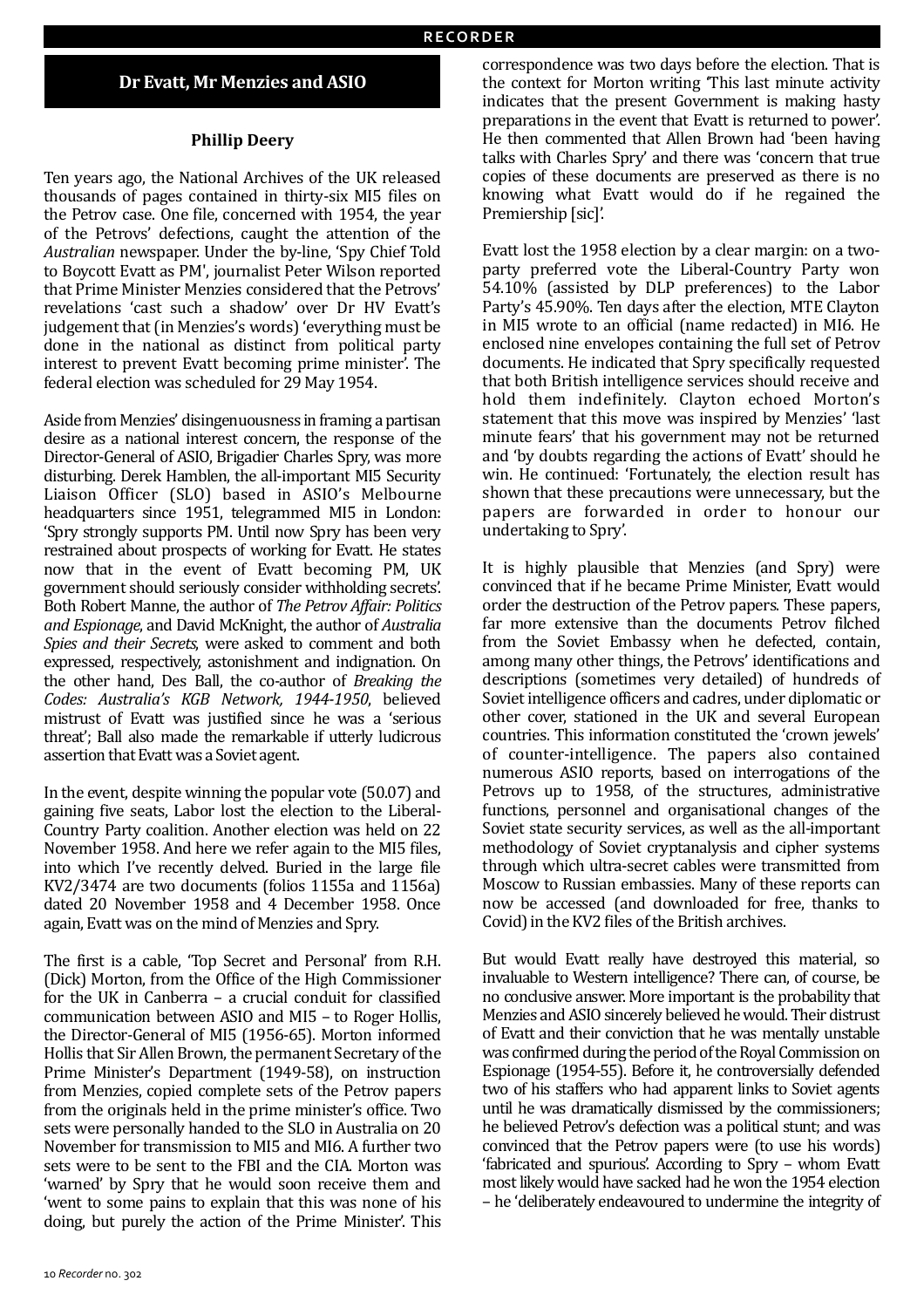ASIO...hoping to destroy its reputation as a whole and the [Royal] Commission itself'.

And then, on 19 October 1955, after the Royal Commission had published its report that substantiated Petrov's claims of a Soviet spy ring operating in Evatt's Department of External Affairs in the mid/late 1940s, Evatt committed an astonishing act. He informed parliament that he had written to the Soviet Minister, Vyacheslav Molotov, seeking confirmation that the Petrov documents were forgeries and that Molotov had validated this. A sound recording of Evatt's address was made. It vividly conveys the thunderous uproar that greeted his announcement. Volleys of laughter are punctuated by jeers, whistles and loud boos. Labor members, whom Evatt had not consulted beforehand, shuddered in disbelief. Some held their heads in their hands. Menzies' reply was cruel and effective. He referred to Evatt's 'delusions' and 'obsessions' and questioned his mental state.



biography, *Evatt: A* Life, John Murphy suggests that in this period Evatt was 'unhinged' due either to a physiological condition affecting his mind (most likely the early onset of vascular dementia that later ex tinguished his formidable intellectual powers) or to his 'paranoid narcissism' 

*Source: The Herald, 20 October 1955, p. 4*

that produced extreme reactions when under intense pressure. Whatever explains the remarkable Molotov letter, it was enough to persuade Evatt's detractors of his impetuousness and instability. Evatt's purge of the topsecret Petrov papers in 1958 was not a remote hypothesis but, it seemed, a real possibility. Accordingly, they must be safeguarded – hence the otherwise unusual decision by Menzies to send copies to intelligence agencies in Great Britain and the United States for safekeeping. MI5, at least, needed no persuasion. As the National Archives files attest (see in particular KV2/3452), SLO Derek Hamblen had been sending from Australia scores of negative newspaper clippings on Evatt to his MI5 superiors, accompanied by his own highly critical comments, throughout the 1950s.

These MI5 files probably add little to what some *Recorder* readers already may know. But they add further substance and detail to the political ramifications of the Petrov Affair. They reveal the profound hostility and distrust towards Evatt from Menzies and ASIO; underline the toxic political atmosphere engendered by the Royal Commission on Espionage; and point to the lingering but mistaken belief within the labour movement that the Petrov affair was deliberately concocted, a political stunt, by Menzies to derail Evatt's prospect of electoral victory in 1954. What the files do not illuminate, however, is Menzies' adroit exploitation of the communist issue in Evatt's subsequent electoral losses, in 1955 and 1958.

## *Ethel Rosenberg*

#### **Laurence W Maher**

Book review: Anne Sebba, *Ethel Rosenberg: A Cold War Tragedy* (London: Weidenfeld & Nicholson, 2021). pp. 288, \$32.99 paper.

The ongoing, albeit now muted, controversy regarding the Rosenberg case has outlived the 1917 Bolshevik Revolution, which was its root cause. On 2 February 1950, the German physicist Klaus Fuchs was arrested in the UK and confessed to spying for the Soviet Union. That led directly to the arrests in the United States of Julius Rosenberg on 17 July 1950, his wife Ethel Rosenberg on 11 August 1950, and one of their alleged co-conspirators, Morton Sobell on 16 August 1950 (in Mexico City). On 29 March 1951 the three were convicted of conspiring between 1944 and 1950 to violate the US Espionage Act 1917. The death sentences passed on the Rosenbergs by US District Court Judge Irving R Kaufmann on 5 April 1951 were carried out at the Sing Sing Penitentiary in New York State on 19 June 1953. Both Presidents Truman and Eisenhower had declined to grant executive clemency.

One uniquely poignant and enduring reminder of the horrible cruelty of those death sentences is the depiction in press photographs of the Rosenbergs' two boys, Michael and Robert, being taken to and from the death house to visit their parents by Emanuel H Bloch, who was the Rosenbergs' lead counsel at their trial.

By mid-1953, the anti-communist hysteria of the early years of the domestic Cold War in the US had spread, virus-like, with the onset of the relentless McCarthyite 'witch hunt' phase. Were the Rosenbergs guilty as charged of spying for the Soviet Union, or were they the victims of a monstrous injustice/frame-up? Sobell who, unlike his coaccused, did not give evidence at the trial set out his version of events in his book, *Doing Time* (1974). But Sobell later changed his tune. In 2008, he was reported as having told *The New York Times* that he had been a Soviet spy.

Underlying the controversy were the facts that Ruth Greenglass, her husband David Greenglass (Ethel Rosenberg's brother), and Harry Gold were alleged to be co-conspirators. David Greenglass and Gold pleaded guilty and were sentenced to 15 and 30 years' imprisonment and released in 1960 and 1968, respectively. Ruth Greenglass was not charged. The alleged conspiratorial spy-ring operated across the continental US beginning with David Greenglass, a machinist serving in a US Army signals unit at the 'Manhattan' atomic bomb research project at Los Alamos, New Mexico. He surreptitiously removed documents and, aided by his wife, passed them to the Rosenbergs in New York City who handed them to the courier Harry Gold who passed them to a Soviet espionage agent. The Rosenbergs always denied each and every overt conspiratorial act alleged against them. Scepticism on the US Left about the Rosenbergs'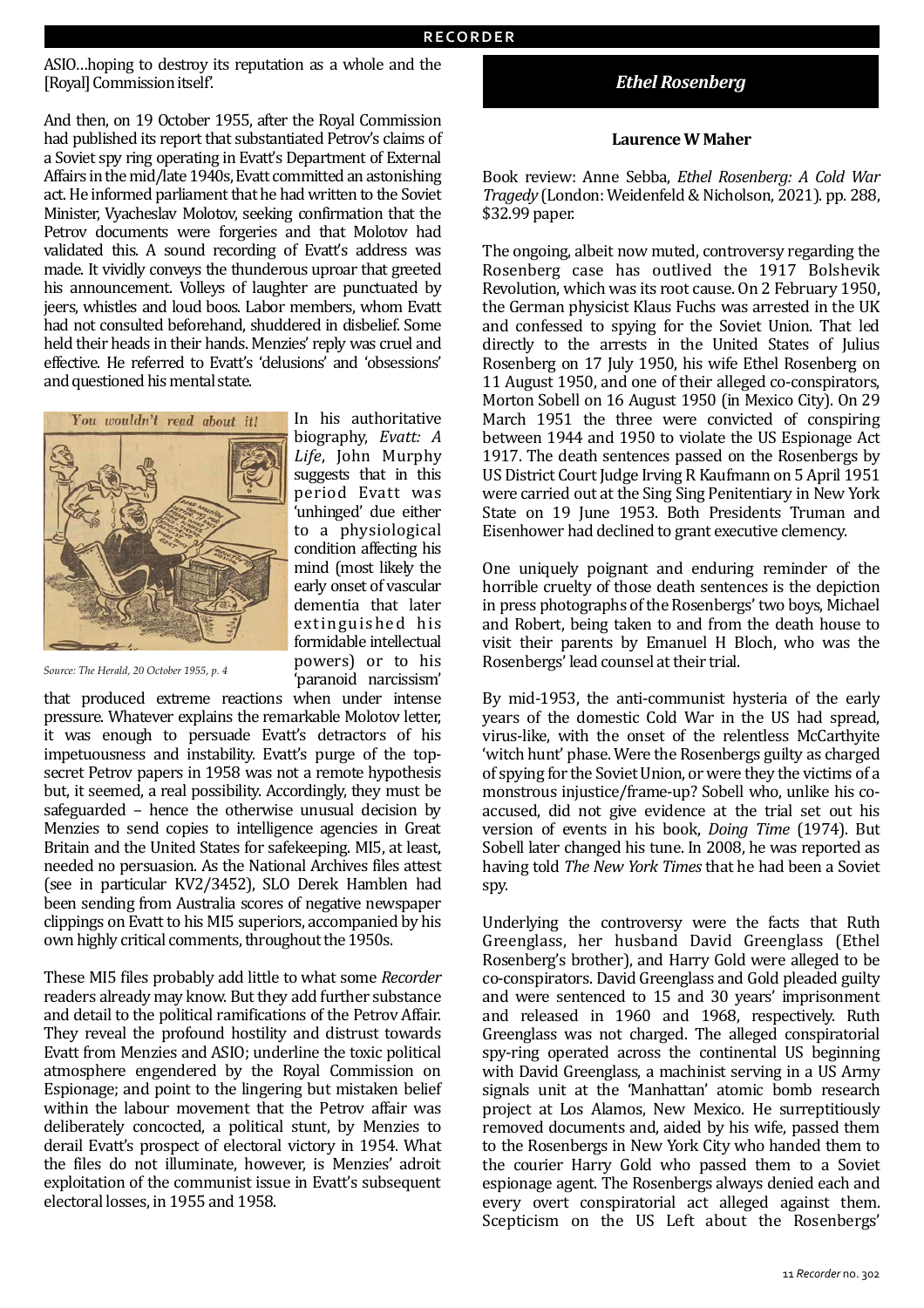protestations of innocence had been there since the beginning. In his *American Radical: The Life and Times of I F* Stone (2009), D.D. Guttenplan reminds readers that as long ago as 1956, I.F. Stone advised people agitating for clemency for Sobell, to free his case from the burden of using it to prove the Rosenbergs were the victims of a frame-up. Guttenplan asks 'Who now maintains the innocence of the Rosenbergs?'

To appreciate the full measure of Anne Sebba's book, it is advisable to read it in conjunction with her article in *Time* magazine (9 June 2020) and her interview on the Cold War Conversations podcast (27 June 2021). She has no doubt that Julius Rosenberg was a spy-ring recruiter and financial go-between/paymaster for the Soviet Union. Moreover, Ethel Rosenberg knew and approved of her husband's espionage activities – however, Ethel 'was not a spy. Nor was she a saint'. The book is only peripherally connected with Ethel Rosenberg's Soviet espionage. It expresses the author's fervent belief that the timing and conduct of the prosecution and the overall treatment of Ethel Rosenberg fits into what she labels, 'the #MeToo narrative'. Whatever that abstraction might be taken by readers to indicate, the book is one long speculation about the beliefs, feelings, inclinations, motives and other states of mind of Ethel Rosenberg and



numerous other persons.

The book's major deficiencies include the author's misconception of the respective roles of judge and jury in a criminal trial and proof beyond a reasonable doubt at that time in the US, preferring the tendentious presentation of evidence rather than allowing it to speak for itself by setting out question and answer verbatim, the failure to deal

systematically with each of the alleged specific overt conspiratorial acts, and the misconceived criticism of Emanuel Bloch's cross-examination of David Greenglass. The author's bald assertion that Ethel Rosenberg's conviction will forever be tainted because it was obtained by her brother's perjury is tainted by her animosity towards Ethel's brother whom she sneeringly calls a 'lowly machinist', and her misconception of the role of the jury as the fact finder, add to the deficiencies.

Given that Sebba's stated purpose is to demonstrate the force of her novel theory about the discrete injustice inflicted on Ethel Rosenberg, her failure to set out the detailed reasons given by the US Court of Appeals for the Second Circuit on 25 February 1952 for rejecting the Rosenberg/Sobell appeal against conviction (and sentence) is another major omission. What the book alludes to but fails to accomplish, is the need now, more than ever before, to investigate systematically the following question. Knowing that their two small boys would be orphaned what, precisely, was the cause for which Ethel Rosenberg and her husband jointly chose to be martyrs?

#### **Charlie Chaplin and the FBI**

#### **Phillip Deery**

The 17-18 July 2021 edition of the Weekend Australian featured an article by the film critic, David Stratton, on perhaps the greatest entertainer of the twentieth century. Entitled 'Charlie Chaplin: the silent revolutionary', it was prompted by the centenary of Chaplin's first feature-length film, *The Kid*. The article discussed Chaplin's many classic films, such as the anti-Fordist Modern Times and the anti-Nazi The Great Dictator. Stratton also mentioned Chaplin's leftist political views, and how Chaplin's alleged communist sympathies led to a subpoena to testify before the House Un-American Activities Committee in 1947 during its investigation into communists in the film industry that culminated in the Hollywood Ten trials of 1948-50.

But there is much more to the political harassment and persecution of Charlie Chaplin. J. Edgar Hoover first took an interest in the 'little tramp' in 1922, the year after *The Kid* opened. But it was not until World War II that his FBI file, numbered 100-127090, began to thicken. FBI agents noted that he was the main speaker at a CPUSA-backed Artists Front to Win the War in Carnegie Hall on 16 October 1942, which called for a second front. He addressed the crowd as 'comrades' and praised the Soviet Union, then a wartime ally. They also noted that he made contributions to a range of labour movement and Communist Party 'front' organisations, associated with radicals, and expressed contempt for red-baiters and countersubversives. He called for greater social justice at home and tolerance for communists.

With the onset of the Cold War, the political environment changed, but Chaplin did not. He neither retreated from his beliefs nor betrayed his friends. He continued to support left causes, challenge HUAC's citations of contempt against the Hollywood Ten, and defiantly defend individuals under threat of deportation, such as the Australian labour leader Harry Bridges and the Austrian composer Hanns Eisler. His ideas were closely aligned to those of Henry Wallace, a former vice-president whose left-wing Progressive Party Chaplin supported in the 1947 presidential election. He attacked America's unregulated capitalism and sought fundamental reform: 'I don't want the old rugged individualism', Chaplin stated in 1947, 'rugged for a few, ragged for the many'. All this, and more, was sufficient for the FBI, which confused dissent with disloyalty, to regard him as a significant 'fellow traveller' or, worse, a dangerous concealed communist. Hoover repeatedly demanded his field agents produce incriminating reports on Chaplin's political activities and connections, but none - much to Hoover's chagrin – was able to find any evidence of whether Chaplin 'is now or has ever been' a member of the Communist Party or even a contributor to Party funds.

However, the FBI fed information to other sources, a not uncommon practice, in the hope of tarnishing Chaplin's reputation and diminishing his popularity. One source was the well-known Hollywood gossip columnist Hedda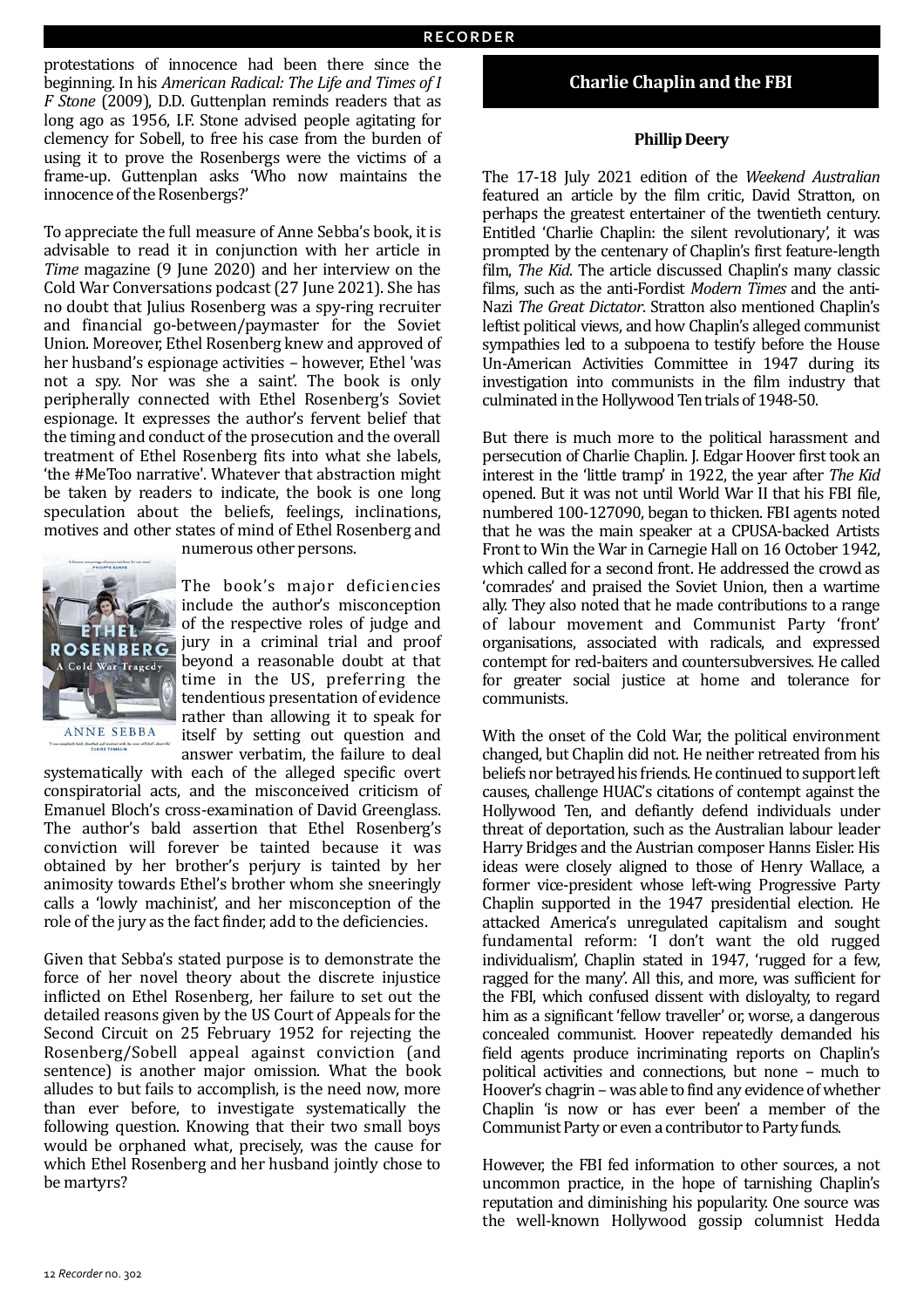Hopper, who smeared Chaplin with unsubstantiated assertions and called for his deportation. As the McCarthyist atmosphere deepened, more mainstream press outlets and television hosts (like Ed Sullivan) joined the mud-slinging chorus and fuelled the countersubversive attack. Little wonder that Chaplin told reporters: 'These days, if you step off the curb with your left foot, they accuse you of being a Communist'.

Xenophobia became entwined with anticommunism. The fact that British-born Chaplin never took out US citizenship despite living and paying taxes there since 1919 ('I am a citizen of the world', he once proudly declared), fed a growing public perception that he was an 'undesirable alien'. Xenophobia has a long and ugly history in the US but when it fused with political intolerance, as it did in the early Cold War, aliens were designated a threat, both disloyal and subversive. Chaplin's leftist views were linked to his noncitizenship and his lifelong internationalism and he became a leading target. Right-wing, 'patriotic' organisations like the American Legion and the Catholic War Veterans organised campaigns to picket and boycott his motion pictures, pressured television stations from advertising his films and petitioned exhibitors to cancel scheduled screenings. In large measure, these efforts were successful: his last two films made in Hollywood were box office hits in Europe but failed financially in the US.

Meanwhile, the FBI intensified its surveillance. It placed Chaplin on a 'Security Card Index' (which enabled listed 'subversive' individuals to be detained during an emergency), liaised with the Treasury Department, which sought his tax records, and the Immigration and Naturalization Service, which sought his deportation. It was the FBI-INS collaboration that sealed Chaplin's fate. On 17 September 1952, Chaplin and his family boarded the *Queen Elizabeth* bound for Europe to promote his latest film. Two days later the US Attorney General James McGranery, after consultation with Hoover, revoked his re-entry permit to the country. McGranery attacked Chaplin's 'leering, sneering attitude toward a country whose hospitality has enriched him' to which the communist *Daily Worker* responded: 'Now the world's bully threatens the world's clown'. Chaplin did not return to the US until 1972, when he was presented with an Academy Award; he was given a twelve-minute standing ovation, as much in penance as in recognition.

I have written at greater length about the impact of McCarthyism on Chaplin's close friend, a harmonica player who was also exiled from America and, like Chaplin, hounded by the FBI even after relocating to Europe (see 'Larry Adler and the Cold War, *Labour History*, no. 101, November 2011). But this brief note on a better-known entertainer, Charlie Chaplin, hints at the character and consequences of aggressive surveillance and political repression. It is also a reminder that when an individual preaches values that deviate from the dominant political norms, attempts to harass, intimidate or silence by the state invariably follow.

## *The Folksingers and the Bureau*

#### **Mark Gregory**

Book review: Aaron J Leonard, *The Folksingers and the Bureau: The FBI, the Folk Artists and the Suppression of* the Communist Party, USA 1939-1956 (London: Repeater Books, 2020). pp. 328. US\$16.95 paper.

This is an extensively researched account of how North American folksingers, folklorists and other associated cultural workers became caught in a web of surveillance and bullying by the FBI and the US Federal government as a result of their commitment to social justice and their ties to the Communist Party USA (CPUSA).



For anyone unfamiliar with the period of US history that Leonard covers, 1939-1956, it may come as surprise that individuals who are today regarded as icons of American culture, and in Pete Seeger's case lauded by two US Presidents, were systematically harassed by their state. This harassment included the threat of imprisonment. His investigation demonstrates how and why performing artists, publishers and folklorists such as Seeger, Woodie Guthrie, Paul Robeson, Ronnie Gilbert, Alan Lomax, Sis Cunningham, Burl Ives, Josh White and many others were targeted by the FBI through the Bureau's infiltration of organisations such as Peoples Songs as well as the CPUSA itself, and how pressure from the state was directed via legislation such as the Smith Act and HUAC.

The study is structured chronologically, each chapter covering one or two years from 1939 to 1956. Leonard notes how Guthrie, Seeger and others were attracted to the CPUSA following the depression years. They were not alone. During WWII, there was a tolerance towards the CPUSA given the alliance between Soviet Union and US. Figures from the FBI's Table of Party Membership reveal that there were 15,000 communists in the American armed forces and an estimated 80,000 members of the CPUSA. Yet two years after the end of the war, the push to criminalise the Party and anyone involved with it began.

With the onslaught against communists and the party's 'fellow travellers' came an expansion of the FBI's filing process. Leonard has drawn extensively on their files and offers a useful Appendix of FBI files for those named in the research. The files are important even if inaccurate at times. They demonstrate how intrusive and potentially damaging the surveillance into people's private lives was. To be on a file was to be a candidate for the Security Index. To be on the Security Index was to potentially lose your livelihood. To get erased from the Security Index was hugely difficult. For example, Woody Guthrie while dying from Huntington's chorea, was deemed a 'non-threat' by the Bureau yet never erased. Seeger remained on the Security Index until the 1970s – well after Hoover and HUAC ceased to exist.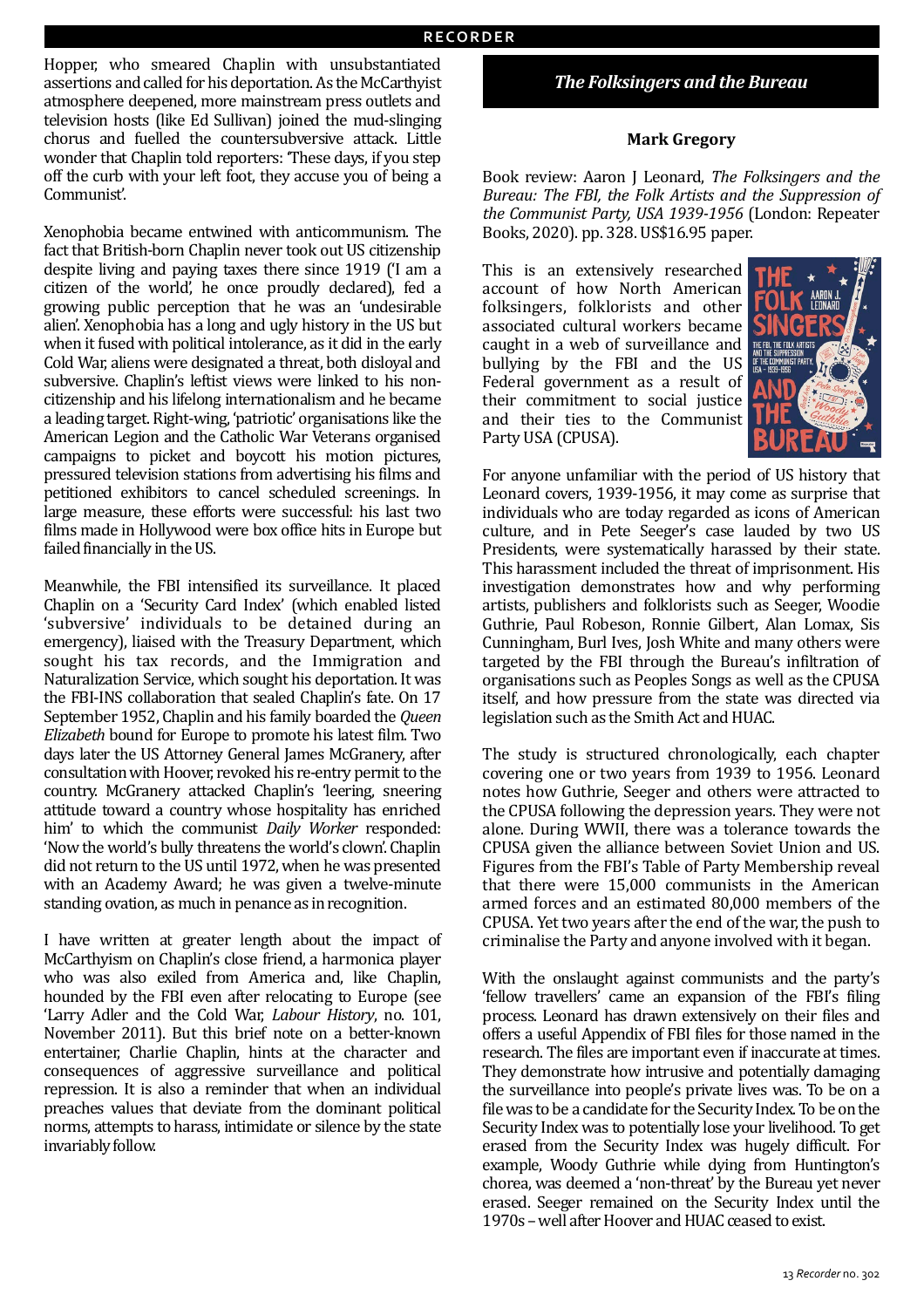After summarising the backgrounds of the artists he focuses on, Leonard begins his analysis of the US government's crackdown on the CPUSA and its sympathisers; how the 1939 Hitler-Stalin Pact impacted on the Party and the draconian Alien Registration Act (popularly known as the Smith Act). This Act was used against many left-wing artists including Charlie Chaplin. We see how, as international political alliances changed, so the activities of folksingers changed as the Party moved from its earlier anti-war position. This proved to be a time fraught with contradiction. For example, the Almanac Singers, who had previously recorded an album of anti-war songs in line with the Party's then stance, now began to work closely with the government war effort, singing on television and for service people. Yet the Almanacs are assessed by the FBI as 'a notorious Communist outfit'. Seeger's 2000 page file released in 2015, compiled from when he joined the army in 1943, reveals how widely the FBI canvassed his family and colleagues about his loyalty and how nervous they were about communist sympathies entering the armed forces. Leonard describes how, following WWII and 'fearing Communism's ascendancy', the US focused on initiatives to neutralise the CPUSA. For example, folklorist Alan Lomax is coded as a domestic security subject suggesting that he was a potential detention focus.

The study is replete with telling FBI file quotes. Surveillance notes on Aunt Molly Jackson include statements from her neighbours: 'the neighbour refers to Molly as a very radical person. The neighbour also says that people in the neighbourhood are 'frankly afraid of the subject.' However, there is more rich material than this review can address. Suffice it to say Leonard also covers the impact of informers within the Party whose often inaccurate information had severe consequences for the folk artists under investigation; the ongoing attacks on Paul Robeson; the internal contradictions within the Party that weakened it in the face of the state's onslaught; the 'white chauvinism' period where the Party attempted to deal with its own racism leading to the expulsion of hundreds of members... and more.

Finally, the author argues that given anti-communism is 'an assumed position' in the US even today, most biographies or profiles of the artists discussed tend to elide their links to the CPUSA thus potentially suggesting that the FBI's attacks make no sense. Yet the harassment they faced arose from their very real connection to the CPUSA (whether members or not). '[W]orking in the critical cultural realm' made them a focus for the Bureau in its efforts to destroy communism in the US. Leonard's argument is that, in fact, without what he terms 'the breathing room' that the artists' association with the CPUSA allowed, 'it is nearly impossible to conceive of the art that was created in that historical moment as having been accomplishable'. It was their common link to the Party that brought these artists together. Leonard's excellent achievement in this research is to reveal how onerous, damaging, exhaustive and indeed exhausting the impact of the range of repressive constraints levelled against the performers was. In conclusion he asks us 'to speculate what these artists might have done had they not been subject to such repression'.

# **The Nordic Edge**

## **Max Ogden**

Book review: Andrew Scott and Rod Campbell (eds), *The Nordic Edge: Policy Possibilities for Australia* (Melbourne: Melbourne University Press, 2021). pp. 254. \$32.95 paper.

> THE NORDIC EDGE

**Policy Possibilities** for Australia Edited by<br>ANDREW SCOTT and ROD CAMPBELL

This book of ten chapters, each comparing a different policy between how it is tackled in the Nordic countries (Iceland, Denmark, Norway, Sweden and Finland) and Australia is a must read for those on the Left committed to both short and long term progressive change.



Social Democratic model began in 1977, when Olle and Ruth Hammarström and their young family arrived in Adelaide at the recently established Industrial Democracy Unit, an initiative of Premier Don Dunstan. This resulted from a deal by the Whitlam government's Minister for Labour, Clyde Cameron, to have a long-term exchange between the Swedish and Australian Departments of Labour. Olle was then in the Swedish Department of Labour, later to become the National Secretary of a public sector union, and Ruth was a Human Resources Manager in the second largest Swedish Insurance company, owned by the Swedish unions. They were here for eighteen months, eventually living on the Northern Sydney beaches for most of that time, and so liked Australia they came back a second time for about eighteen months.

A number of us within the unions, academia, and workplace change consultants made friends with them early in their stay, inviting them to speak at various gatherings and trade union courses. This led to ongoing friendships and a significant interest in the Nordic Social Democratic model and lessons that might be learnt. Two results were the 1986 ACTU study of Sweden, Norway, Germany, UK, and 'Australia Reconstructed', which was unanimously endorsed at the ACTU 1987 Congress and which incorporated some of the Nordic lessons.

This book is an excellent contribution to that tradition, but goes into the detail much better than anything before it, raising both practical possibilities which could be used here, as well as examples of where the cultures could be too different to emulate. All the positive lessons, however, are based on how and whether they may or may not fit with the Australian culture and traditions. From reading many of the examples and lessons drawn, most could be adapted to Australia.

The chapter on life and taxes explodes a myth promulgated by Prime Minister Morrison who, when asked for his evidence that high taxes lead to weakened economies, replied that it was Economics 101. By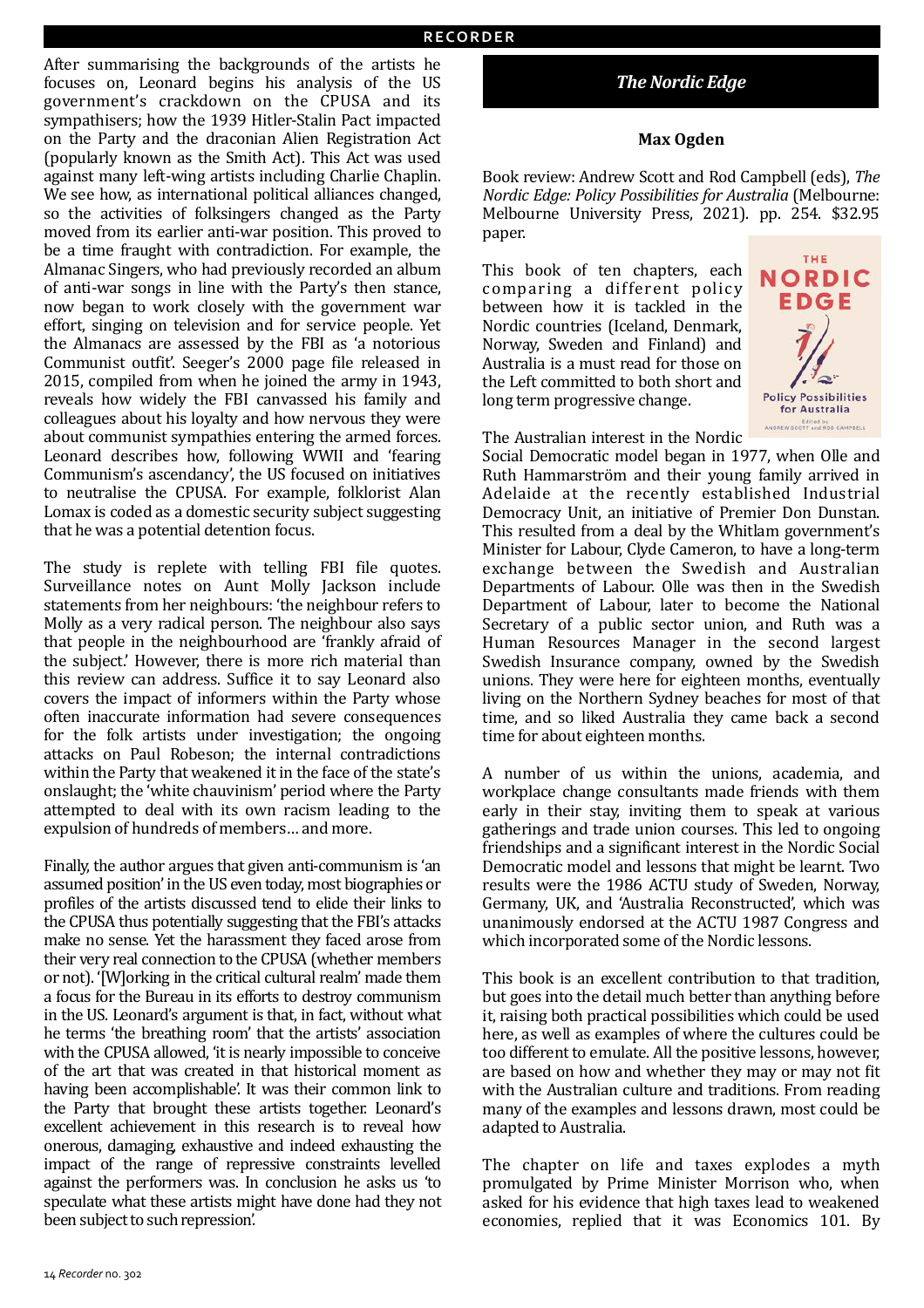examining the tax regimes of 183 countries, and more specifically the OECD, this chapter finds that nearly all the countries with higher taxes also happen to have the strongest economies based on several criteria. The five Nordic countries not only have the highest taxes of all, but have the strongest economies based on employment, Human Development Index - Inequality Adjusted, World Happiness Report, and a more even spread of wealth than all other countries. The statistical depth of the study is extraordinary, and very convincing.

In the chapter headed 'Norwegians Would – Sovereign Wealth, Responsible Investment and Climate Leadership', the book explains how Norway has used its mineral resources, particularly North Sea oil, to significantly benefit society, far more than Australia does. The Norwegian government has always owned a majority share, the other owners have been taxed far higher than here, and has used the vast profits to develop what is now the world's largest Sovereign Wealth Fund, with over \$1 trillion invested. The Nordic region has developed a system of Environmental, Social & Governance (ESG), which is expressed via an independent body - the Nordic Bank Investment Management (NBIM); while not directing companies, NBIM regularly examines and publicly pronounces on the ESG investment policies of companies, and has great influence over investment decisions.

The massive Norwegian Sovereign Wealth Fund, originally based on fossil fuel, has been since 2006 divesting itself of non-renewable assets, and using the NBIM/ESG assessments, and excluding large numbers of companies and projects which don't meet strict climate change and other environmental criteria. The writers suggest that Norway is a leading country in the battle against climate change.

All the chapters are of great interest, but two make particularly interesting reading. One is 'Sweden's Feminist Foreign Policy', written by former Foreign Minister, Margot Wallström. The third of the four principles guiding Sweden's foreign policy after the Red/Greens alliance came to power in 2014 is to promote the role of women in foreign policy, since more women means more peace. This is a most interesting feature of foreign policy which has not been prominent in Australia, but certainly should be.

The other chapter, 'Boosting Workforce Participation and Wages', highlights the greater participation in the workforce of women, the role of childcare, parental leave where both parents are expected to take time off (and if they don't they lose it), where payments range from  $70\%$ to 100% of wages when on parental leave. This chapter also shows that bargaining which usually takes place at the industry level has led to higher wages rises than Australia has achieved over the vears until 2020, and that these have been more equitably shared across society than has been our experience of enterprise bargaining.

This is a book which should be read by everyone on the left, not to slavishly copy, but to gain an idea of different ways of thinking, not about the detail, but strategies and principles.

# **Bob Hawke and foreign influence**

#### **Brian Boyd**

In a recent edition of the *Australian Journal of Politics and* History, Federation University researcher Cameron Coventry published 'The "Eloquence" of Robert J Hawke: United States informer, 1973-79'. His investigation was essentially based on a tranche of de-classified confidential US diplomatic cables from the 1970s. Coventry revealed details of how RJ Hawke, as Australia's top union leader of the period, had a 'secretive relationship with the diplomatic missions of the United States of America' and in essence was an 'informer' on our nation's macro-economic situation, industrial relations laws, union leaders and union activities, wages policy and all political matters, including the inner workings of the Australian Labor Party. Today he would surely have had to register under the current foreign influence transparency scheme!

As Coventry writes, the cables revealed that US diplomats 'noticed a change in union politics under Hawke's leadership, with the ACTU executive having become "significantly more conservative" by 1977 and therefore less militant'. One example of this was Labor's ban on uranium mining, which 'Hawke was reported to have "masterminded" the "erosion" of popular anti-uranium policy by exploiting a "break in union solidarity". One secret US cable provided an interesting insight into the US embassy's view of Bob Hawke. It recognised by the late 1970s Hawke was 'the most powerful and articulate figure in the history of the Australian union movement' and had 'successfully played down his academic record', making him more acceptable to 'the blue-collar worker'.

The cables also revealed that once Hawke became Prime Minister in the early 1980s he oversaw significant changes to Australia's intellectual property laws, which was much appreciated by the US. In his autobiography published in 1996, former Federal ALP politician Bill Hayden wrote of Hawke's 'uncritical support for the USA'. Back in 1983 Humphrey McQueen wrote that Hawke's election as ACTU President was endorsed by the US labour attaché (in Australia), whose diplomatic role was concerned with industrial relations. Similarly in his 1994 book, David McKnight wrote about the activities of United States labour attaches, revealing that the position has long been occupied by intelligence officers, with one of their particular tasks to cultivate relationships in the Australian Labor Party and the Democratic Labor Party. Coventry points out that there have been many comprehensive scholarly and biographical accounts of Hawke's life, but very little or no accounting of Bob Hawke's many interactions with US officials over many years. Hawke himself in his 1994 memoir is silent on the issue, as is Blanche d'Alpuget in both editions of the official Hawke biography (1982 and 2019).

In one particular cable, de-classified in July 1973, it is revealed that US diplomats 'lauded' Hawke's ability to